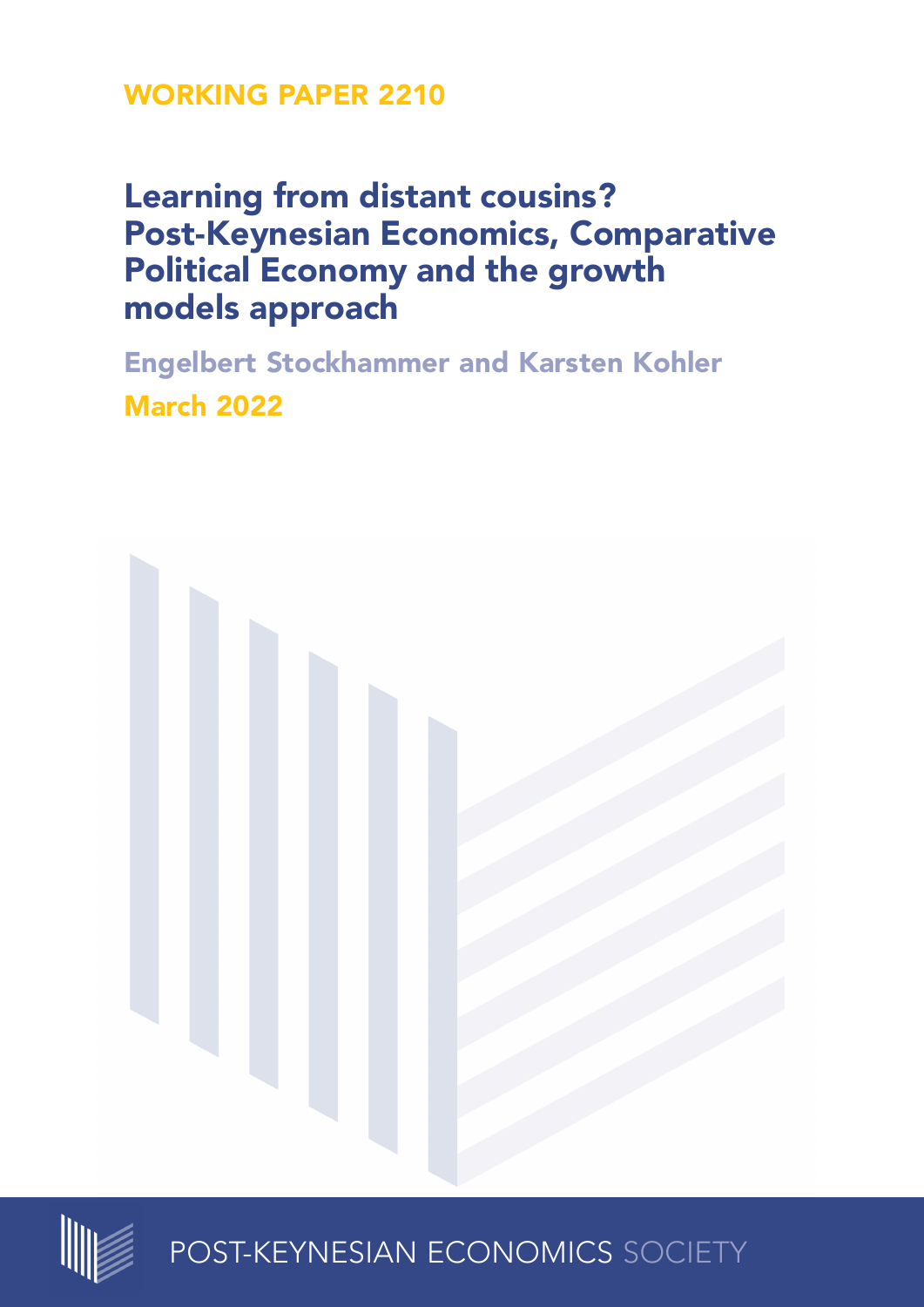## **Learning from distant cousins? Post-Keynesian Economics, Comparative Political Economy and the growth models approach**

Engelbert Stockhammer\* and Karsten Kohler\*\*

- \* King's College London; email: engelbert.stockhammer@kcl.ac.uk
- \*\* Leeds University Business School; email: k.kohler@leeds.ac.uk

March 2022

#### **Abstract**

Since the Global Financial Crisis there has been growing interest in post-Keynesian macroeconomic theory by political economists. In particular the recent growth models approach in Comparative Political Economy (CPE) draws heavily on Kaleckian macroeconomics of demand regimes. This paper, firstly, traces the disintegration of 19<sup>th</sup> century political economy and highlights that many streams within heterodox economics are a continuation of the political economy project, as are the subfields of CPE and International Political Economy in the social sciences. Secondly, the paper gives an overview of the growth models approach and its relation to post-Keynesian economics (PKE). It clarifies different strategies of identifying growth models empirically, namely GDP growth decomposition versus analysing growth drivers, and it highlights changes in growth models since the Global Financial Crisis. Finally it identifies opportunities and challenges that emerge from a continued engagement of PKE with political economy and with CPE in particular.

Keywords: Post-Keynesian Economics, Comparative Political Economy, growth models, varieties of capitalism

JEL codes: B2, B5, E12, O43, P51.

Acknowledgements: This paper is a part of the Leverhulme grant "The Political Economy of growth models in an age of stagnation" Leverhulme, RPG-2021-045. The paper has benefited from comments by Guendalina Anzolin, Chiara Benassi, Ian Lovering, Andreas Nölke, Inga Rademacher and Ben Tippet. The usual disclaimers apply.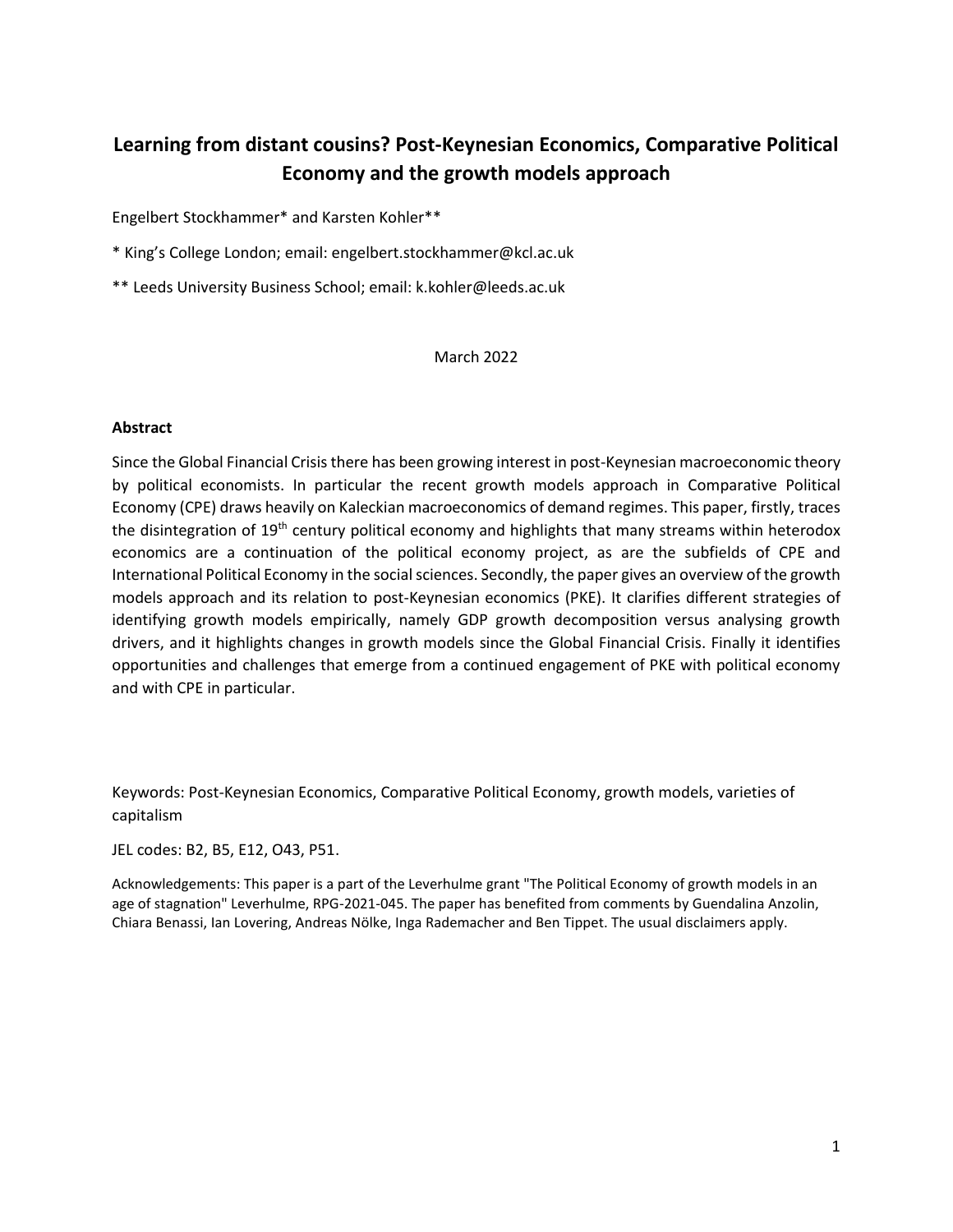### **1 Introduction**

Since the Global Financial Crisis (GFC) there is a growing interest in post-Keynesian Economics (PKE) from the side of social scientists.<sup>1</sup> In the field of Comparative Political Economy (CPE), which had previously been dominated by the Varieties of Capitalism approach, Baccaro and Pontusson (2016) have proposed the growth models approach that builds on post-Keynesian (PK) macroeconomics. It marries the analysis of demand regimes with the institutional focus of CPE and is part of broader trend of engagement of political economy with heterodox economics and PKE in particular. In International Political Economy (IPE), Blyth and Matthijs (2017) have made a forceful statement that IPE needs to re-engage with critical Keynesian approaches. This raises interesting questions about the mutual relationship between PKE and CPE: what can CPE and PKE learn from each other? And more generally, is PKE part of the political economy tradition and what is the significance of its engagement with current political economy approaches in the social sciences? The aim of this paper is to take stock of the recent engagement of CPE and PKE and to identify areas for further dialogue.

This paper makes three points. First, we clarify the historical origins of PKE and CPE in the 19<sup>th</sup> century political economy tradition and the subsequent split of political economy into distinct fields of economics and the social sciences. PKE and heterodox economics more generally are part of the political economy tradition, but have become narrower in the type of questions they investigate due to pressures of discipline. CPE forms a sub-field of political science and sociology and considers economic, institutional and political phenomena. It thus resurrects ambitions of the original political economy approach, but comes from the modern social sciences. In this sense PKE and CPE are natural complements in that both are situated in the political economy approach, but depart from different disciplinary backgrounds. We argue that they are best thought of as distant cousins, but that their different departure points also generate difficulties for communication.

Second, we highlight the contributions of PKE to CPE in general and the growth models approach specifically. We give an overview of the development of the growth models approach and how it builds on PK analysis of demand regimes. We clarify the key concepts of demand regimes, growth drivers and growth models theoretically, and then discuss different ways to empirically identify them. We argue that while the growth models approach got traction via the export-led/debt-led growth models distinction, this typology should not be confused with the growth models approach itself. Analyses of growth models need to be based on a comprehensive set of potential growth drivers and their dynamic properties. Specifically, we argue that finance-led growth comes with cycles and that there are forms of state-led growth.

Finally, we explore potential benefits for PKE of engaging with CPE (or with political economy more generally). While PKE is part of the political economy tradition, it has become narrower over the past decades. While it frequently refers to power and institutions as explanatory factors, they are not subjects of analysis themselves. One area where this is particularly important is regarding state policies, which are often treated as exogenous in PKE. Thus engagement with CPE (or political economy more generally)

 $1$  While economics ought to be considered a social science, in this article we will use the term 'social sciences' to refer to political science, international relations and sociology, and will contrast these with economics (see section 2).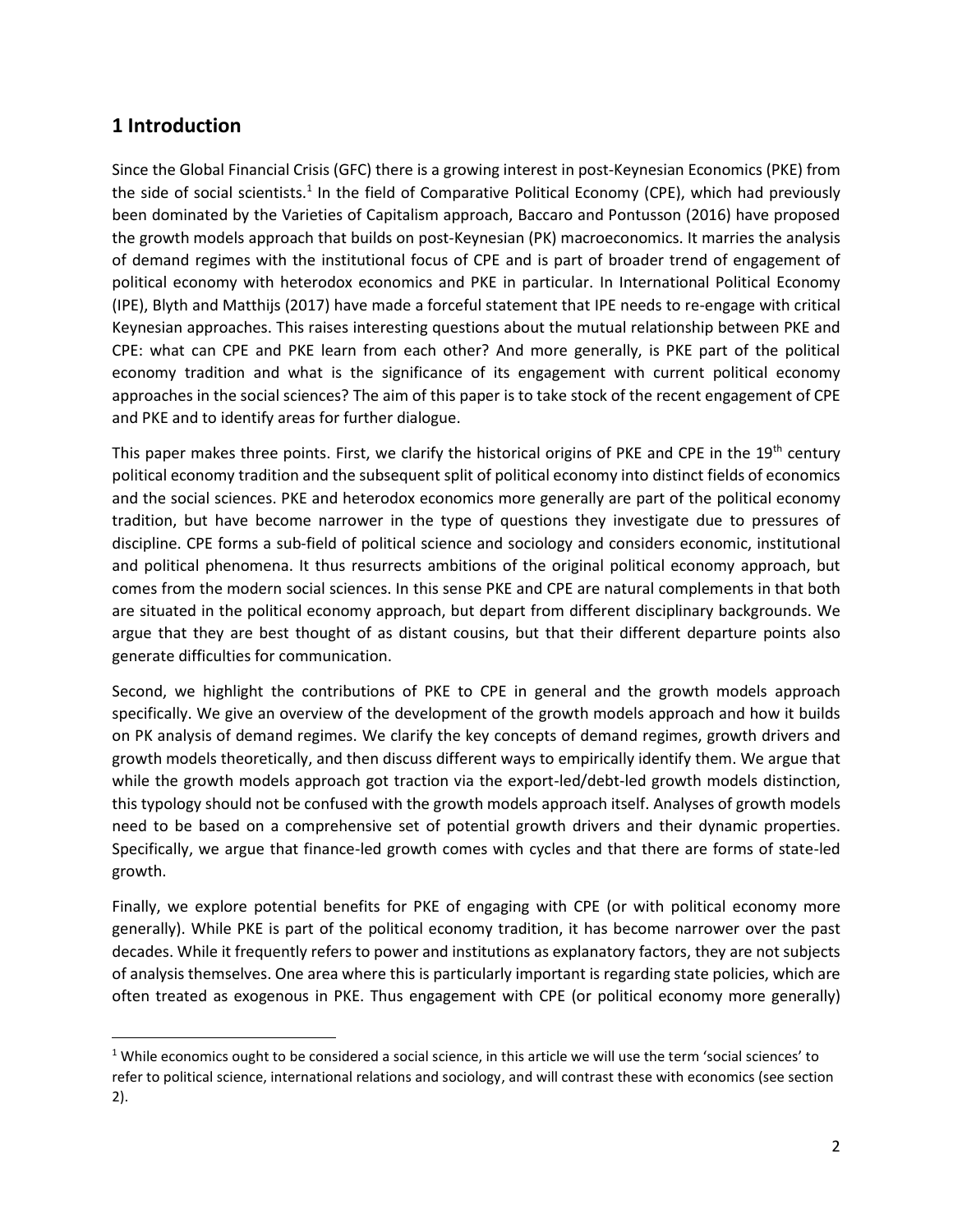allows PKE to build towards historically and institutionally specific analysis. We illustrate potential benefits using the Sraffian supermultiplier approach, institutionalist PKs, and Minskyans as examples.

The paper is structured as follows. Section 2 traces the bifurcation of the political economy approach into separate fields of economics and social sciences, and situates PKE and CPE within these. Sections 3 and 4 give an overview of the debates within CPE and how the Kaleckian-inspired Growth Models approach emerged. Section 5 clarifies the notion of growth models and discusses their empirical identification. Section 6 analyses changing growth drivers since the GFC. Finally, Section 7 concludes by highlighting challenges as well as opportunities of a continued conversation between PKE and political economy.

## **2 From Political Economy to Post-Keynesian Economics and Comparative Political Economy**

Today PKE and CPE seem like rather different fields. However, they share a common origin in 19<sup>th</sup> century Political Economy and, we argue, they are best understood as distant cousins. The 19<sup>th</sup> century saw a broad field of political economy that analysed economic and political phenomena, typically with a strong awareness of the historical and institutional circumstances. For most proponents the existence of classes and class conflict was a given. It encompassed a variety of different theoretical and political positions ranging from liberalism and the German Historical School to Karl Marx. Notably, that was before the formation of modern academic disciplines. This tradition of political economy came to an end with the rise of neoclassical economics and the separation of economics and social sciences. The use of the term 'pure economics' in the title of Leon Walras' most famous work is indicative here.<sup>2</sup> Figure 1 gives a graphical representation of the bifurcation of  $19<sup>th</sup>$  century political economy into different disciplines and subfields.

<sup>&</sup>lt;sup>2</sup> Walras uses 'pure economics' in contrast to 'applied economics' and 'social economics', which were concerned with what is true, useful and just respectively (Jaffe 1956). The second and third are much closer to political economy.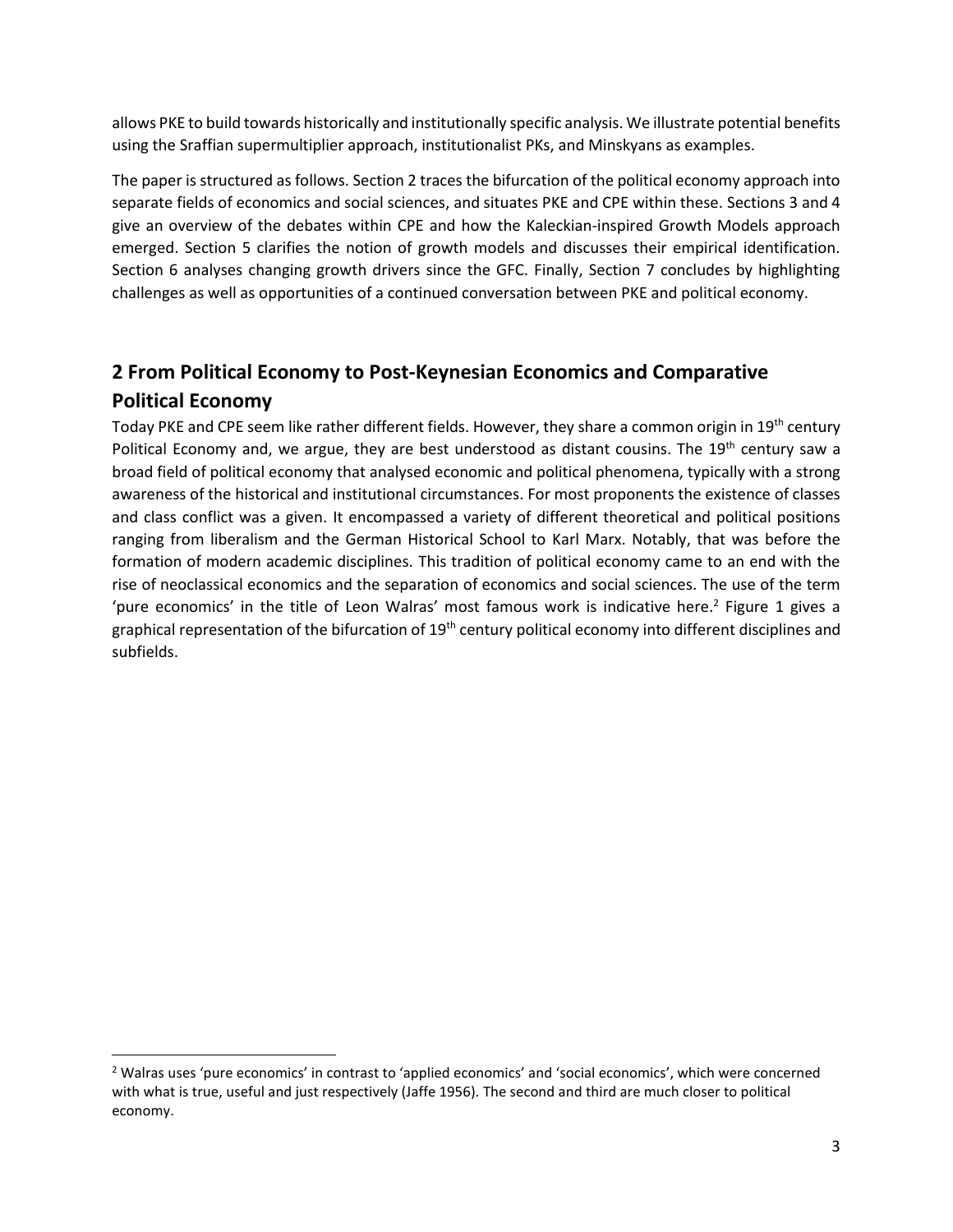



The separation of disciplines would have a profound impact on the type of questions economists ask and the framing they use in their analysis. Most specifically it justified excluding the analysis of power relations and mainstream economics would only return much later to the analysis of institutions in the form of New Institutional Economics (Williamson 2000). The pathways to the dominance of modern (neoclassically informed) mainstream economics varied by country, with dissenting views surviving in many cases for a long time. In the 1930s economics was shaken by the Keynesian revolution. Keynesianism allowed for non-rational behaviour and thus gave prominence to social conventions and institutions that would stabilise the formation of expectations. It also highlighted fallacies of composition that undermined the neoclassical project of rational-actor microfoundations. Within the mainstream the Keynesian challenge was resolved uneasily with the neoclassical-Keynesian Synthesis, which used a long run/short run dichotomy to reconcile these strands. In the short run prices would be rigid, which gave rise to Keynesian results. However, that did not solve the theoretical tensions. What would later become PKE rejected the Synthesis; the more radical wing of the mainstream (e.g. Milton Friedman and Robert Lucas) attacked the Keynesian elements from the neoclassical side.

The second big transformation of economics came in the 1970s with the Monetarist and New Classical counterrevolution. The Synthesis Keynesians were attacked by Monetarists in economic policy and by the New Classicals theoretically. From then onwards we observe a substantial narrowing of what is considered an acceptable theoretical framework, in particular an insistence on neoclassical 'microfoundations'. Neoclassical economics also branched out into other social sciences with the 'economic approach' applied to questions outside the field of economics (Becker 1971), sometimes referred to as economic imperialism.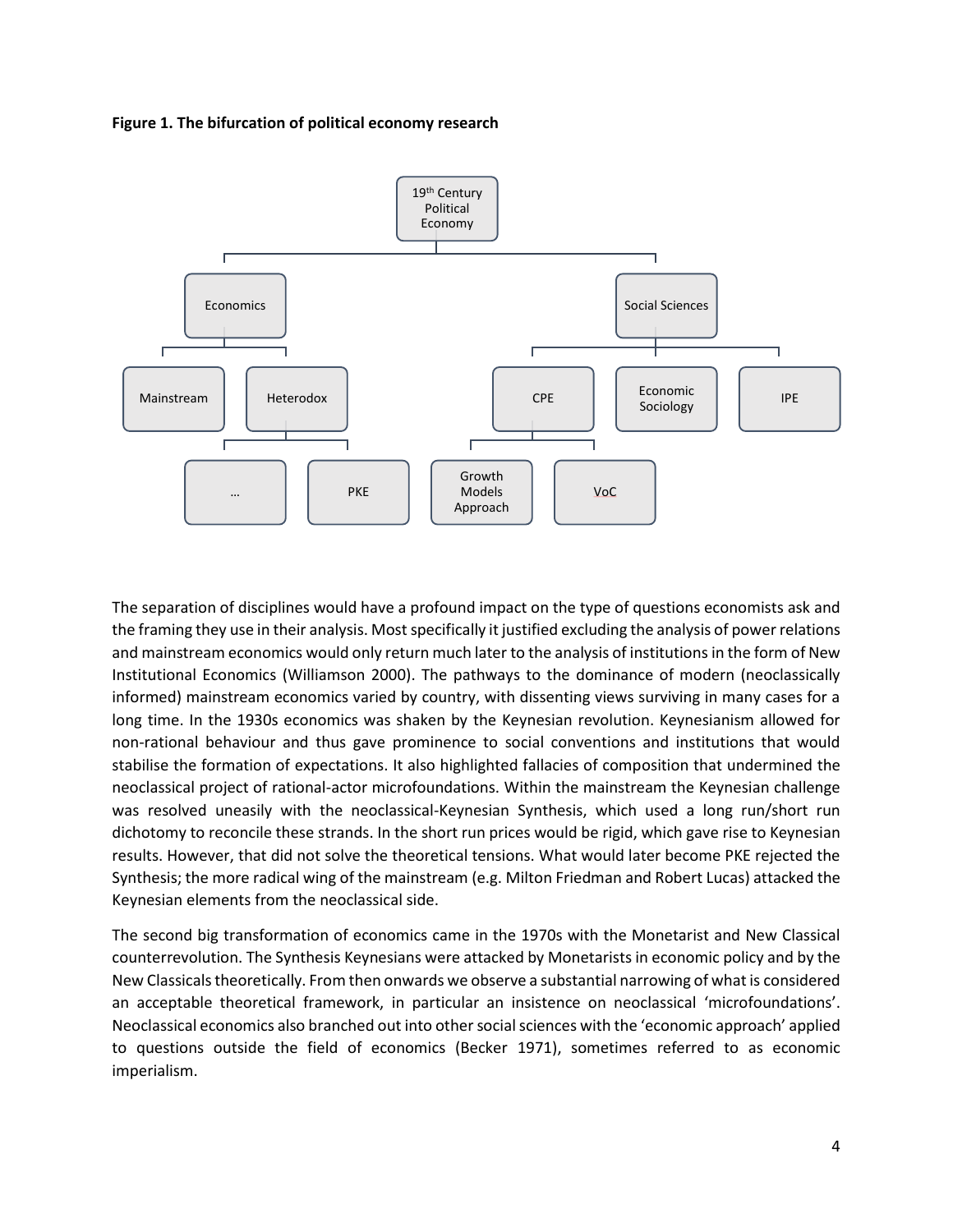The Monetarist counterrevolution marginalised those outside the mainstream, most acutely the post-Keynesians. $3$  Their school formation dates from this period of a growing sense of exclusion from the economics journals and grant agencies; and PKs start forming their own journals, conferences etc. From this point economics is characterised by a very strong (and repressive) mainstream and a multitude of small heterodox niches, which include feminist economics, (old) institutionalism, ecological economics, Marxism, evolutionary economics, agent-based modelling etc, which negatively relate to the mainstream, but much less to each other (Dobusch and Kapeller 2012). Effectively these fragmented heterodox approaches continue the project of political economy; however, since the later 1990s the term 'heterodox economics' is often used. 4

While the narrowing of economics suited the mainstream, it created tensions within PKE. PKE is often based on a class analytic approach, it emphasises the importance of institutions and gives prominence to power relations (e.g. in the determination of income distribution, but arguably also in finance). However, these power relations (and institutions) are usually taken as given and not subject to analysis. To some extent that is unavoidable: in a field where most published pieces face an 8000-word limit, a certain division of labour is necessary. However, it also reflects a narrow set of questionsthat PKE is asking, which typically focus on pure economic issues. To be clear, this 'narrowness' has also been a strength of PKE, which has arguably more theoretical coherence than other parts of heterodox economics; however this coherence is a weakness insofar as it limits the explanatory range of PKE. Where this sidelining of the political economy dimension is most obviously detrimental to PKE's own research agenda is in the treatment of the state. Overwhelmingly, state policies are taken as exogenous in PKE. Often that is for analytical clarity and to highlight that state policy has different options. However, it also means that there is very little analysis of actual policy regimes (as in, say, the New Keynesian discussions of monetary policy rules) and there is even less discussion of endogenous changes in policy regimes.

Interestingly, until around 1980, PKs often used the term 'political economy'. For example one of the first book length introductions to PKE was Kregel's *The Reconstruction of Political Economy*. We are not aware of a study of where and when in the institutionalisation of PKE there was a clear shift to PKE rather than 'PKPE'. It might well have been the establishment of *Journal of Post Keynesian Economics* that tilted the balance.<sup>5</sup>

The split of political economy also impacted the social sciences, which would form the disciplines of political science, international relations, and sociology. From the 1970s onward we see research areas form at the intersection of economics with various social sciences, i.e. they occupy the space that the demise of political economy has vacated. These include IPE at the intersection of international relations

<sup>&</sup>lt;sup>3</sup> PKs had a foothold in Cambridge and in the 1950s and 60s had a status of dissident economists, i.e. outside the mainstream, but the mainstream remained in communication (PKs were able to publish in leading journals), most famously in the Cambridge Capital Controversies.

<sup>4</sup> However, the largest European network of heterodox economics, the European Association of Evolutionary Political Economy, founded in the early 1980s, uses the term 'political economy'.

<sup>&</sup>lt;sup>5</sup> Within the PKs the Cambridge and Sraffian wings, which also had links with the Marxist tradition, used the term political economy. The monetary PKs, which would become important after the demise of Cambridge as the PK centre, seemed to have been less inclined to use the term. It is less clear why the Kaleckians, who played an important role in the 1980s did not use the term. Note that of the other journals founded at a similar time as *Journal of Post Keynesian Economics*: the *Review of Political Economy* has 'political economy' in the name; the *Cambridge Journal of Economics* has 'economics' in the name, but it is owned by Cambridge Political Economy Society and explicitly encourages submissions from heterodox economics and the social sciences.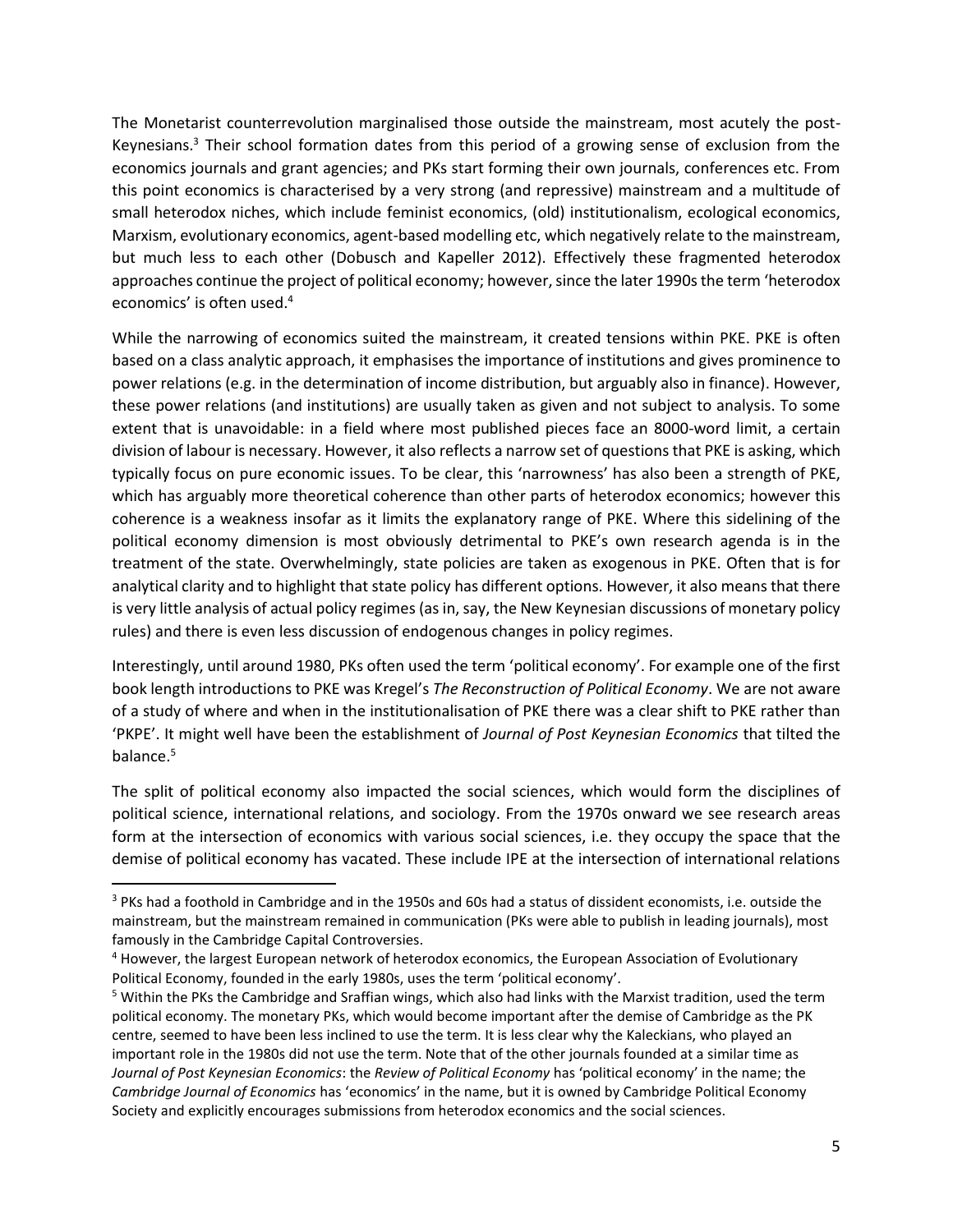and international economics; CPE that builds on industrial relations, welfare state regimes and economics (Schwartz and Tranoy 2019); and economic sociology.<sup>6</sup> Among these IPE is most firmly established, but usually located within international relations or political science departments. A number of universities offer degrees in IPE. By contrast, CPE is less institutionalised. While there is a clear stream of academic literature and some textbooks (Clift 2014), there are few corresponding degrees or academic units.<sup>7</sup>

Thus we find a situation where both in economics and in the social sciences there are descendents of political economy. However, there is a notable lack of, or at least unevenness, of communication. First, heterodox economics is a fragmented and marginalised field that has limited visibility to non-specialists. Furthermore; many of the heterodox economists (and indeed many of the PKs) are trained economists who, in line with the standards of the field, use advanced mathematical and statistical modelling, which constitutes a barrier for many political economists. Heterodox economists, despite a basic sympathy for the social sciences, often lack systematic knowledge in the canonical theories in the social sciences and are not familiar with their recent debates. Moreover, restrictive promotion criteria often discourage publishing outside economics journals.<sup>8</sup> Thus decades of disciplinary division have led to substantial communication barriers between heterodox economics and the social sciences.

### **3 Comparative Political Economy and Varieties of Capitalism**

Comparative Political Economy emerged as a field within the social sciences that compares economic performance, institutions and political dynamics across countries, and analyses the interaction between institutions and economic growth. It thus needs a theory of growth (i.e. economics) as a well as a theory of institutions and politics. Schwartz and Tranoy (2019) give an overview of the development of CPE and highlight that in terms of the economic underpinning, there has been steady shift from a focus on demand formation to supply-side institutions.

The narrowing of CPE's research agenda in favour of the supply side manifested itself with the Varieties of Capitalism (VoC) approach that came to dominate CPE in the 2000s. The VoC approach emerged from debates in comparative industrial sociology and argued that globalisation does not necessarily give rise to one (liberal) model of capitalism, but that different versions are feasible. Theoretically it builds on neo-

<sup>&</sup>lt;sup>6</sup> There are other, often less institutionalised, fields of political economy research that transcends the economics/social sciences divide. One of the most important one is the debate on financialisation (no academic units yet) that draws heavily on heterodox economics as well as on insights from social sciences. Other fields that could be listed include aspects of gender studies, development and economic geography.

 $<sup>7</sup>$  As a simple measure of the relative size and frequency of use of the terms, we check the respective citations in</sup> the Google Scholar fields. That is based on self-declaration of researchers, thus to some extent measures the strength of identity of a field. As measure, admittedly ad hoc, we take the citations of the  $10^{th}$  researcher ranked under each field. This measure is a mix of the willingness of researchers to list a certain field as their research area and the citations of the respective researcher. For CPE that person has citation count of 8391, for IPE 14412, for economic sociology 29292. For comparison heterodox economics the value is 2926, for PKE 576; 'New Keynesian economics' only has two researchers listed, which probably reflects that New Keynesians would identify their field as 'macroeconomics' rather than 'New Keynesian.' Thus a lower degree of institutionalisation does not necessarily represent a weakness (accessed 12/11/2021).

<sup>&</sup>lt;sup>8</sup> The main qualification to that is that, in the UK, business schools to some extent do encourage heterodox economists to consider non-econ journals as there are hardly any well ranked heterodox economics journals.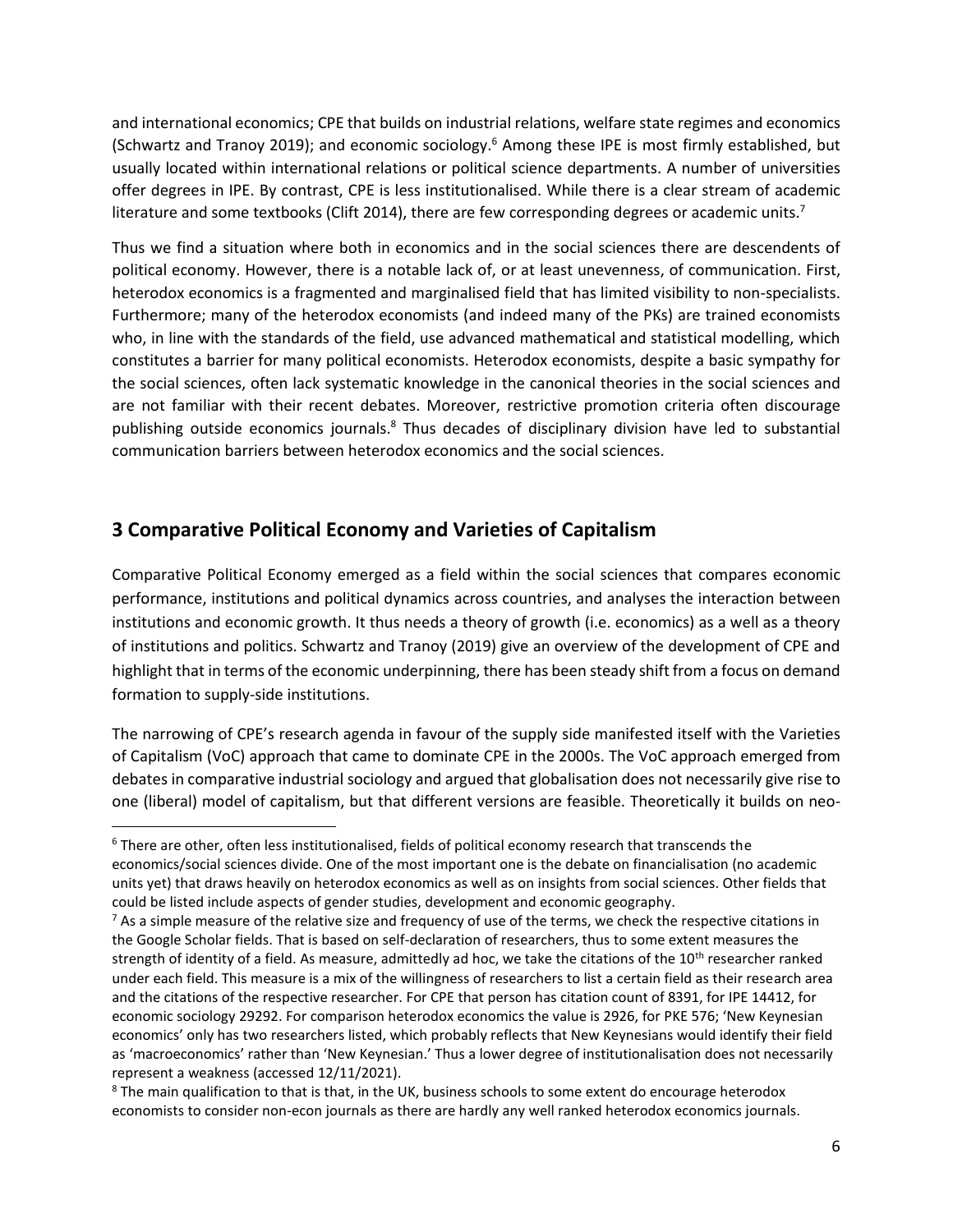institutionalist theory (Hall and Soskice 2001) and analyses how different institutional configurations can provide a comparative advantage to firms. One of VoC's achievements is that it synthesises literatures on industrial relations regimes, welfare state regimes, differences in financial systems and in national innovation systems into a comparative country typology. At the core is the distinction of Liberal Market Economies (LME) and Coordinated Market Economies (CME): USA, UK vs Germany, Japan. Later Mixed Market Economies (MME), mostly southern European countries, have been added. Despite ongoing debates and questions on whether these typologies are still valid, it is fair to say that the country classification has been one of the most enduring impacts of VoC, while its theoretical analysis now features less prominently.

VoC has been criticized for being functionalist, firm-centred and methodologically nationalist (e.g. Bohle and Greskovits 2009). From a PKE perspective, the absence of a serious analysis of demand formation is notable. Essentially VoC offers a version of supply-side socio-economics that identifies institutional sources of microeconomic efficiency. We also note an absence of issues of financial instability or of financial factors more generally. The analysis of the market-based bank-based distinction refers to corporate finance (i.e. the financing of investment, including R&D and skill upgrading); but there is no housing finance, no speculation etc. Rather than a general analysis of demand formation, VoC is concerned with international competitiveness (almost as if foreign demand is the only one worth considering).

The supply-side and competitiveness focus of VoC becomes apparent in their contributions on the Euro crisis (Johnston et al 2014, Hall 2014). These essentially interpret the Euro crisis as the outcome of cost divergences. CME have coordinated wage bargaining systems, which leads to wage constraint (in line with export sectors), whereas MME have less coordination among unions, thus non-tradable sectors push for higher wages, which results in a loss of competitiveness. At the core, the explanation is a trade-driven story (in line with the core theoretical framework). On the side it is noted that LME and MME also rely on credit to finance domestic demand, but financialisation or financial booms clearly take a subordinate role in the analysis. Restrictive fiscal policy is reported and considered unhelpful, but plays no independent role in the escalation of the Euro crisis.

Stockhammer (2022) provides a general discussion of CPE from a PK perspective. He identifies financialisation, financial cycles, the understanding of neoliberal growth models and the political economy of central banks as areas where PKE can provide specific insights for CPE. In the following, we will focus on the impact of PKE on the growth models approach in CPE.

# **4 Post Keynesian Economics and the Growth Models Turn in Comparative Political Economy**

While CPEs were preoccupied with classifying countries into LMEs and CMEs, PKs (more specifically Kaleckians) developed their own typologies, based on the notion of demand regimes. The origin of this approach goes back to attempts to establish Marx-Keynes synthesis models (Bhaduri and Marglin 1990, Marglin and Bhaduri 1990). At the centre of these models was the role of income distribution. Marxists tend to think of the growth process as profit driven; in contrast, Kaleckians emphasise (as does Keynes 1973 [1936], chapter 19) that workers have higher marginal propensities to consume than capitalists (the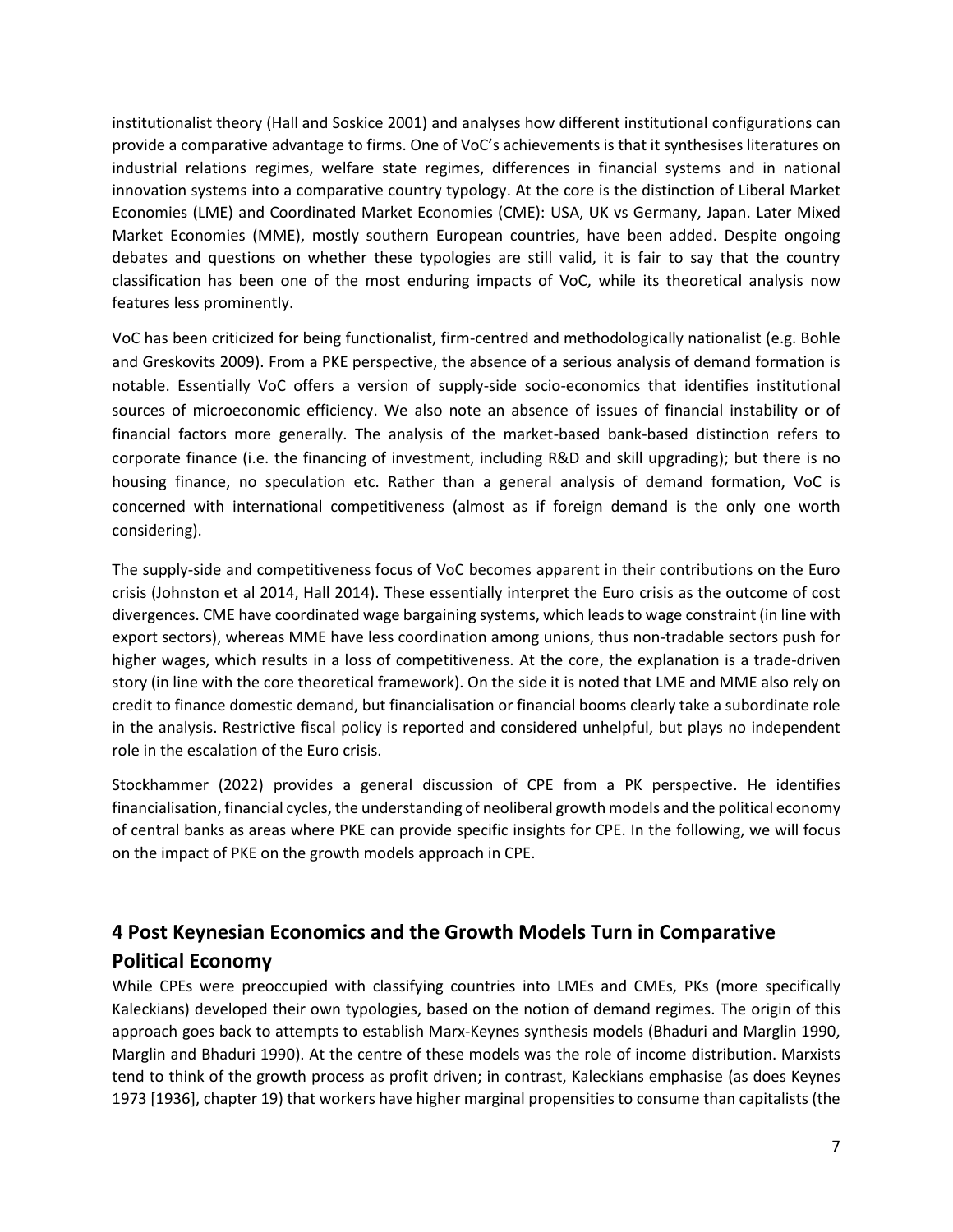so-called consumption differential) and that consumption is thus wage-driven. The Bhaduri-Marglin model synthesises these two by allowing for wage-led as well as for profit-led aggregate demand regimes, depending on the relative size of the consumption differential between wages and profits, as well as the profit- (as opposed to demand-) sensitivity of investment. This gave rise to a substantial empirical literature that econometrically identifies the relevant regimes (see Blecker 2016 as a survey). According to these studies, the effect of net exports is often substantial (and profit-led), which may give rise to a fallacy of composition problem: for individual countries wage restraint may stimulate the economy via exports, but if all countries pursue such a policy at the same time world demand will contract as countries trade among each other (e.g. Stockhammer et al 2009, Onaran and Galanis 2014).

The Kaleckian debates were then generalised in an attempt to apply them to the neoliberal growth experience (see the contributions in Lavoie and Stockhammer 2013a and in particular the synthesis in Lavoie and Stockhammer 2013b). First, supply-side considerations were added. Productivity growth can be wage-led or profit-led too (Storm and Naastepad 2013). Second, financialisation was incorporated and household debt identified as a potential growth driver. Stockhammer and Wildauer (2016) present an econometric test of the PK demand regimes approach that focuses on the role of house prices, share prices and household and corporate debt (for a panel of OECD countries). They estimate the relevant consumption, investment and export equations to identify the marginal effects and then use the actual changes in the explanatory variables (i.e house prices, household debt etc) to assess the growth effects of financial factors for the pre-GFC decade. They find that a large part of the growth performance of the Anglophone and southern European countries can be explained by financial factors, whereas in the Germanic country group these growth drivers are absent (with the exception of the Netherlands). Third, personal (as opposed to functional) income distribution has been added to the model and linked to different sectoral outcomes (Behringer and van Treeck 2019).

Lavoie and Stockhammer (2013b) argue that in the neoliberal era, demand is still wage-led, but other growth drivers have taken centre stage: debt-driven and export-driven growth. Hein and Mundt (2013) develop a classification of countries and growth models based on GDP growth decompositions (see also section 5). To identify export-driven growth models they use the respective contributions of net exports to GDP growth and for debt-driven models they use the growth contribution of private consumption combined with information on the change in borrowing by the household sector. $9$  Thus, PKE arrived at a country-classification into different 'growth models' independently of and with different theoretical concerns from those of CPE.

It was the contribution of Baccaro and Pontussen (2016) that explicitly made the case for introducing Kaleckian macroeconomic analysis of demand regimes into CPE, building on Lavoie and Stockhammer (2013). They aim to break away from VoC on multiple levels, while also offering an alternative country classification. First, they want to bring back in class struggle and political conflict. As documented in Baccaro and Howells (2011) the bargaining position of labour has deteriorated across all varieties of capitalism under neoliberalism; but the reactions of the countries have differed. Second, to understand these they refer to PK demand regimes. They analyse four country cases for the post-1980 period and distinguish between export-led (Germany and Sweden), what they call 'consumption-led' (UK), and a failed model (Italy). They consider postwar capitalism as wage-led and the post-1980s as different forms

<sup>9</sup> The exact terminology in Hein and Mundt (2013) differs somewhat. They have 'strongly export-led mercantilist' and 'weakly export-led' regimes and use 'debt-led consumption boom'.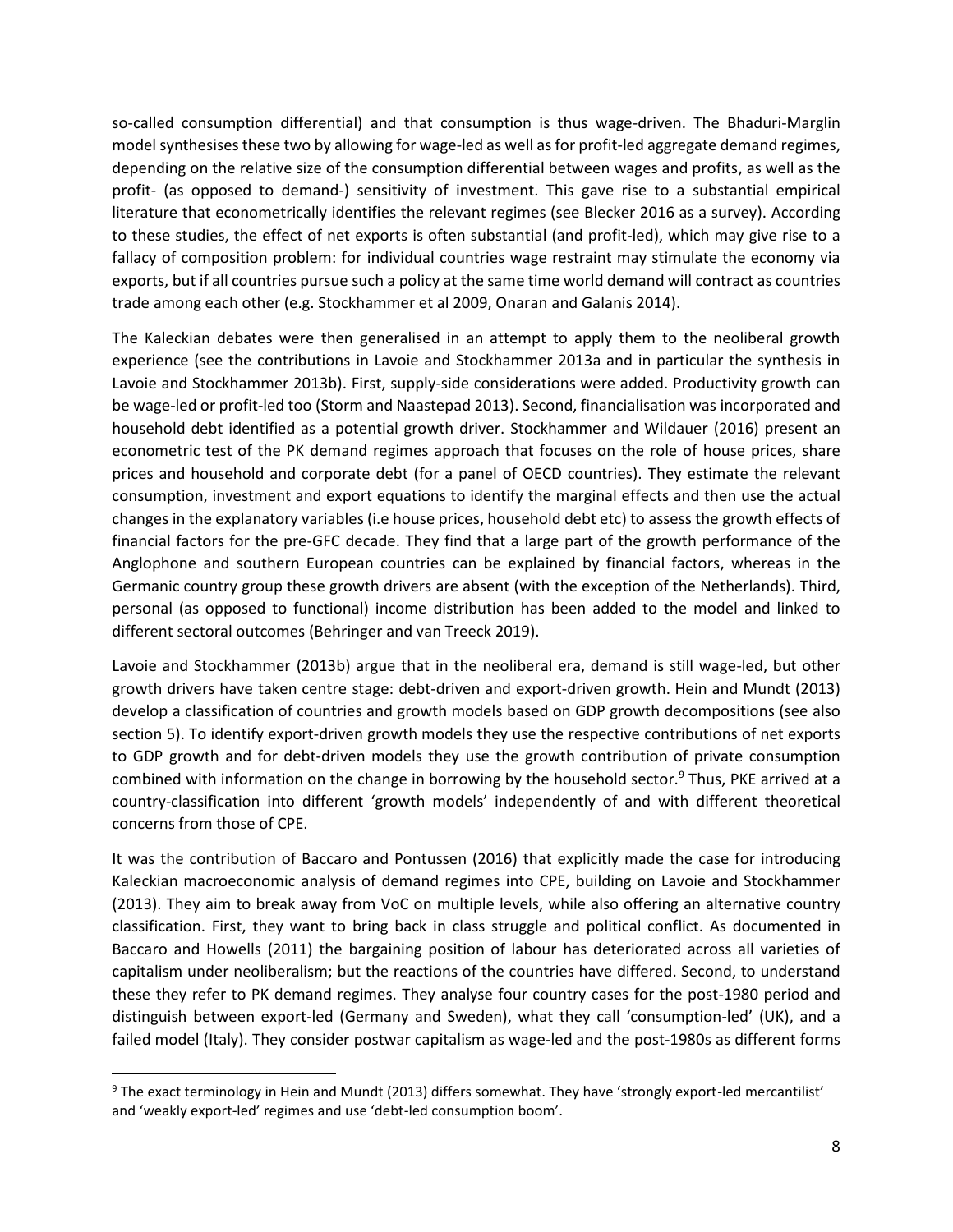of profit-led regimes. That is potentially confusing as Lavoie and Stockhammer analyse neoliberal growth regimes as one with unsustainable growth drivers within (at least internationally) wage-led demand regimes. Third, they add a Gramscian element by analysing the resulting regime as one of hegemony rather than as an (neo-institutionalist) optimal competitive strategy based on specific institutional structures.

Figure 2 provides some conceptual clarification of the notion of growth models and its theoretical underpinnings from a PK perspective. Every (temporarily) successful growth model requires both economic and political/institutional foundations. On the economic side, growth models will have underlying demand and supply regimes. These specify the marginal effects of changes in certain variables (e.g. wage shares) on aggregate demand and labour productivity, respectively. The demand and supply regime thus describe a *structural* property that is relevant for (counterfactual) questions such as: how would growth react to a change in functional income distribution? Importantly, this is a very different question from what the actual driver of growth has been in a certain period. Indeed, a country could exhibit a wage-led demand and supply regime, and at the same time undergo a sustained fall in the wage share, dampening economic growth (see also Hein et al. 2020, p. 4).





Growth models thus also require *growth drivers* that are a broad set of variables that may impact growth, such as property prices, household debt, fiscal spending, and export complexity. In contrast to the notion of demand/supply regimes, growth drivers refer to the actual causes of growth in specific countries and periods rather than a structural property. Growth drivers require economically significant marginal effects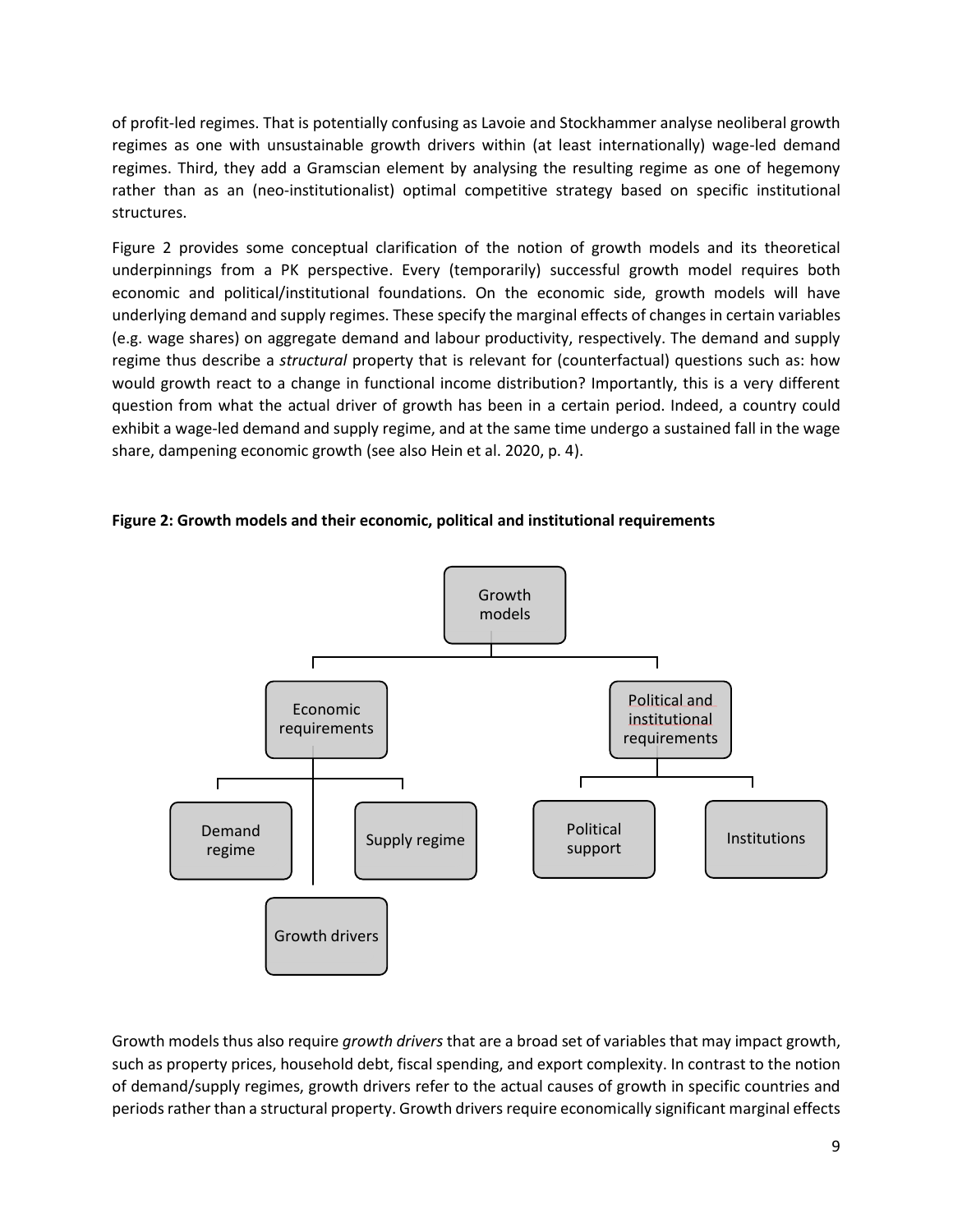on growth, but also need to be empirically relevant, i.e. they need to change over time or across countries (see section 3.3).

On the political and institutional side, growth models require country-specific institutional settings and social coalitions that support economic growth based on a specific aggregate demand component (Baccaro and Pontusson, 2016, 2019). For example, an export-led growth model will be supported by a social coalition led by the dominant export sector(s) that integrates various sectoral interests and aligns their political interests with those of exporters. The social coalition will seek to align the institutional structure with the growth model and push for corresponding political reforms. For example, labour market institutions may be geared towards containing nominal wage growth and supporting vocational training in favour of high-skilled jobs.

Hope and Soskice (2016) offer a telling reply to Baccaro and Pontusson's growth model approach. They reject the need for PKE and explicitly propose to base VoC on the New Keynesian three-equation model, which "is well placed to shed light on the growth models of advanced economies during the post-Fordist period" (Hope and Soskice 2016, p. 219). This reasserts that the medium and long-term equilibrium is supply-side determined. Demand matters, but only in the short run. The inclusion of the financial sector is limited to the central bank-determined interest rate. There is no household debt, house prices, mortgage securitisation or financial cycle in their model. Nor is there much reflection on the role of income distribution for demand. This illustrates CPE can be based on PK as well as on New Keynesian, i.e. mainstream, economics.

The growth models approach has become widely used in CPE and inspired various follow up studies. The forthcoming edited volume by Baccaro, Blyth and Pontusson (2022) contains a state-of-the-art collection of the growth models approach.

#### **5 Identifying Growth Models**

Baccaro and Pontusson (2016)'s typology of export-led and consumption-led growth models was developed to describe western European economies in the decade before the 2008 GFC. Recent contributions have asked what the macroeconomic experience since the GFC implies for the growth models perspective. This requires a clarification of how to identify growth models empirically.

Baccaro and Pontusson (2016) used GDP growth decompositions to identify growth models. Growth decompositions measure how much of the growth rate of GDP is due to change of each of its components (consumption, investment, government consumption, exports and imports)<sup>10</sup>. The most dynamic component of aggregate demand would then determine whether a country is consumption- or exportled. Hein and Mundt (2013) and Hein et al. (2020) add a financial dimension to the growth-accounting method. They combine 'growth contributions' of consumption, investment, government consumption and net exports with the net financial balances of the private, public and external sector. The addition of

 $10$  More formally, growth decompositions measure the share of a change in aggregate demand component  $i$  in total economic growth  $(\hat{Y})$ :  $\hat{Y}_i = \frac{\Delta i_i}{V}$  $\frac{\Delta t}{Y_{t-1}}$ , where  $i = C, I, G, X, -M$  and  $Y = C + I + G + X - M$ .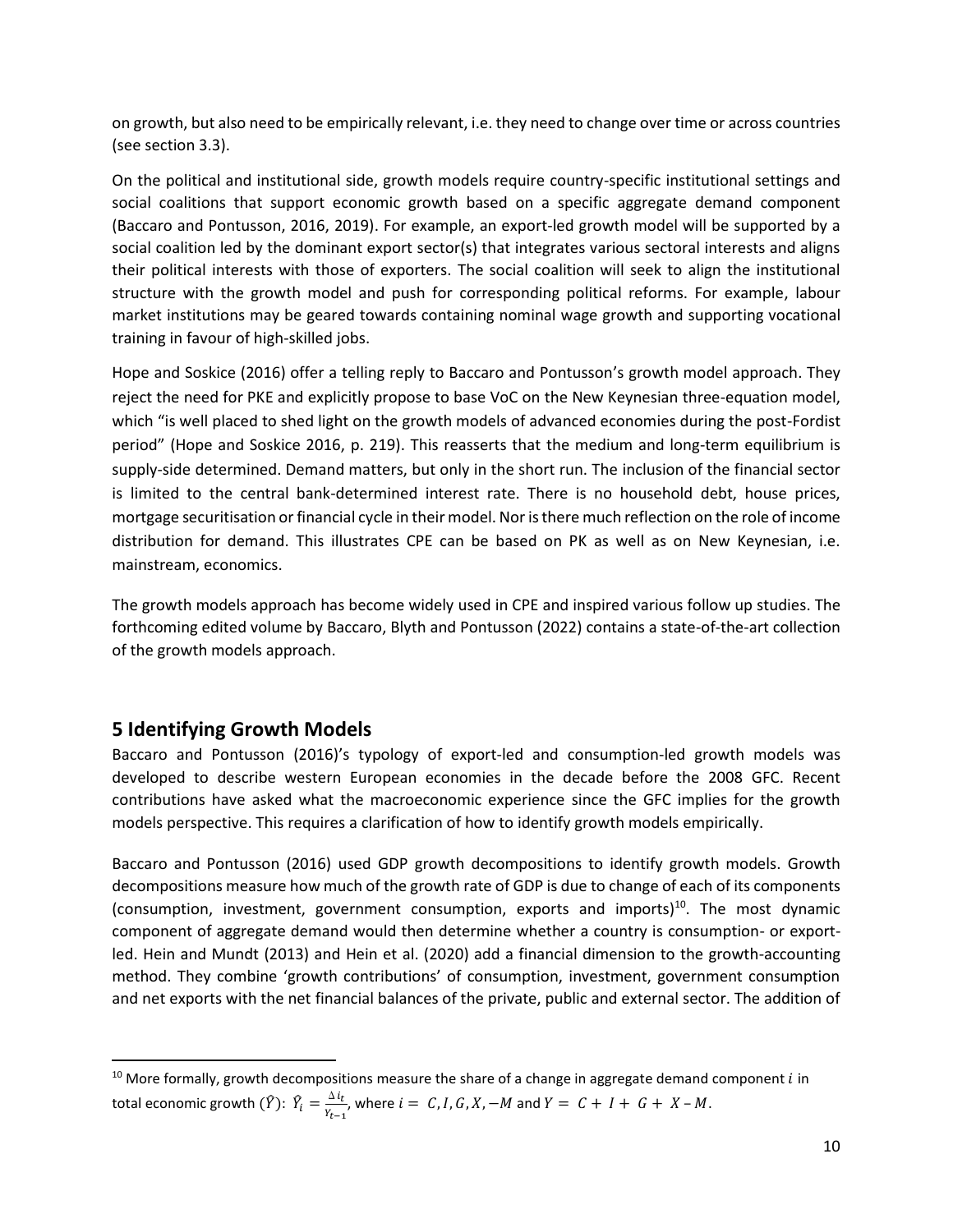financial balances provides insights into how expenditures of different sectors are financed. <sup>11</sup> A major advantage of this approach is its simplicity: the relevant data are readily available from the National Accounts and do not require estimation of a statistical model.

The components of a growth decomposition are often also called "growth contributions". However, such terminology can be misleading: growth decompositions simply identify the most dynamic aggregate demand components, but they do not provide information on why that GDP component grows. In other words, growth decompositions as such do not provide information about the causal drivers of growth and thus are problematic for identifying growth models. For example, a strong contribution of consumption could stem from real wage growth or asset price inflation, i.e. it could be indicative of wage-led as well as of finance-led growth. It could also, if fiscal multipliers are as large as the recent literature suggests, be due to fiscal policy, i.e. a form of state-led growth.<sup>12</sup> GDP growth decompositions can thus only give necessary conditions for the identification of a growth model and need to be complemented by additional information.

Kohler and Stockhammer (2021) instead propose the notion of growth drivers, which are economic factors that influence the growth of a demand-component without being themselves a part of aggregate income, e.g. the wage share, real estate prices or the fiscal policy stance (see also Stockhammer and Wildauer 2016, Stockhammer and Onaran 2022). In contrast to demand regimes, growth drivers thus refer to the actual causes of growth in specific countries and periods rather than a structural property.<sup>13</sup> To underpin a growth model, growth drivers require relatively stable demand regimes in the sense that their marginal effects on growth should not change substantially over time. However, the drivers themselves can change in different directions and thereby explain historically specific growth episodes. Figure 3 illustrates the conceptual relationship between growth drivers, demand regimes, and growth decompositions for the case of a finance-led growth model. A growth model can be regarded as a specific configuration of growth drivers that are causally relevant (via the demand regime) and lead to the dominance of certain demand components (reflected in the growth decomposition). In finance-led growth model real estate prices are one of the main growth drivers, which impact consumption and investment expenditures.

 $11$  Hein et al. (2020) further combine their analysis of demand regimes with a classification of welfare models based on Hay and Wincott (2012).

<sup>&</sup>lt;sup>12</sup> To illustrate: current fiscal multiplier estimates during recessions are of the order of magnitude of 2.5 (Auerbach, and Gorodnichenko 2012, Table 1). Assume that the government increases public investment (during a recession) by 1% point of GDP. That would (other things equal) induce an increase in private consumption by 1.5%-pts of GDP. A GDP growth decomposition would identify that economy as consumption-led, where in fact growth is stateled.

<sup>&</sup>lt;sup>13</sup> Formally, demand regimes are defined by the marginal effect  $\beta$  of change in explanatory variable on economic growth  $\beta_j=\frac{\partial \hat{r}}{\partial j}\lessgtr 0$ , where  $j=wage$   $share, property$   $prices$ , .... Growth drivers are represented by actual changes in explanatory variables and their marginal effect on growth:  $\widehat Y_j = \beta_j \Delta j \lesseqqgtr 0$ .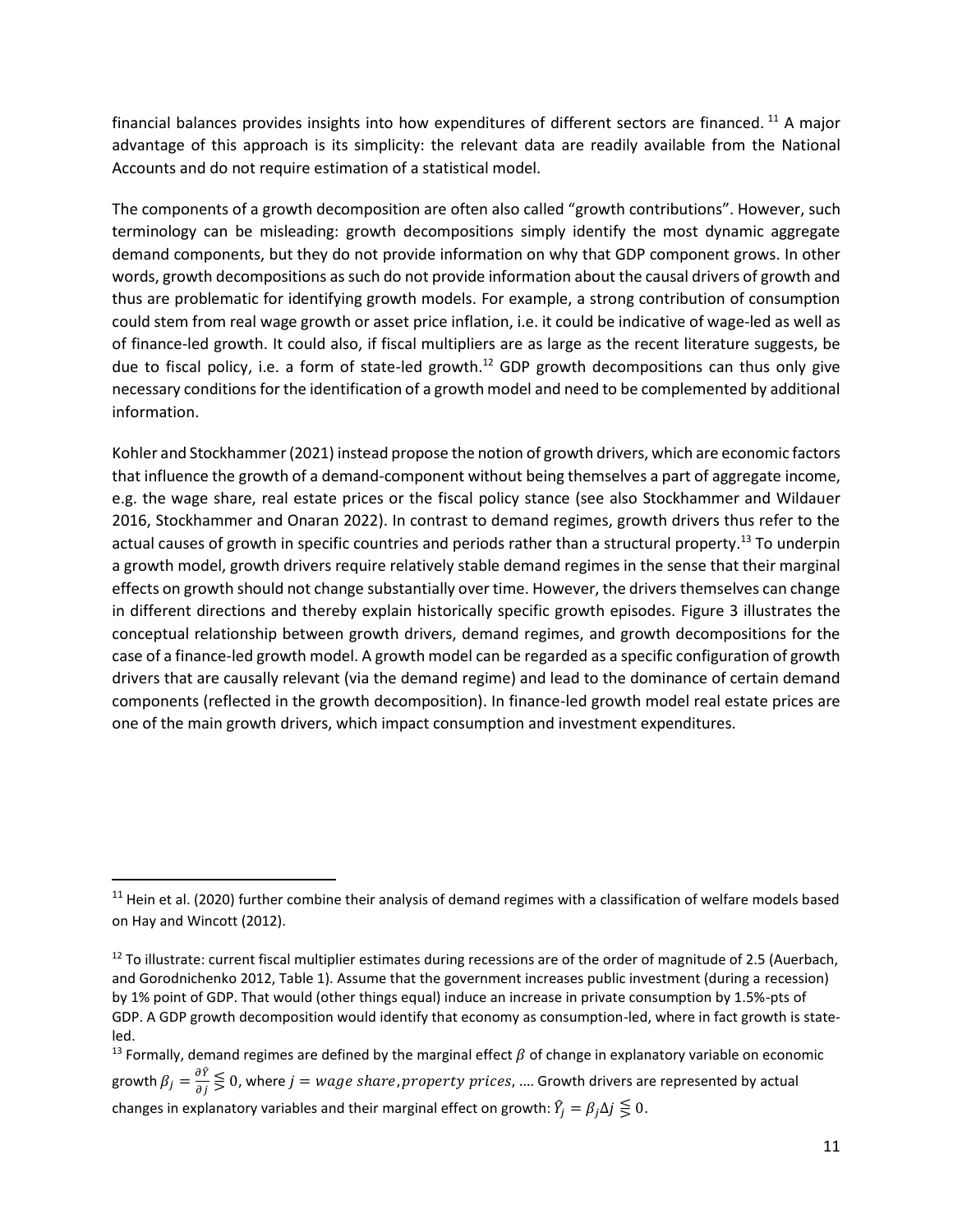#### **Figure 3: Growth drivers, demand regimes, and growth decompositions**



Notes: The shaded area denotes a finance-led growth model as one possible configuration. Other growth models are possible. C: consumption; I: investment; G: government consumption; X: exports.

### **6 Changes in Growth Models since the Global Financial Crisis<sup>14</sup>**

The way in which growth models are identified empirically has implications for the interpretation of growth models since the GFC. Based on growth decompositions and financial balances, Hein et al. (2020) classify OECD countries into export-led mercantilist, weakly export-led, domestic demand-led, and debtled private demand boom regimes, for both the pre- (2000-2008) and the post-crisis period (2009-2016). They find that the post-crisis period came with a larger number of countries pursing export-led regimes as many countries that previously underwent debt-led private demand booms (e.g. Southern Europe and the Baltics) switched to positive growth contributions of net exports. For the Anglo-Saxon countries, they report a shift towards domestic demand-led regimes supported by government deficits.

Kohler and Stockhammer (2021) argue that a classification of growth models that exclusively draws on growth decompositions can yield a misleading picture of macroeconomic dynamics in the post-crisis period. They question the shift towards export-led models for most countries and argue that a closer investigation of growth drivers instead of decompositions yields a different picture. While previous work in CPE has indeed considered certain growth drivers, such as real wage growth or price competitiveness, a broader and more systematic consideration of growth drivers as well as an appreciation of their cyclical nature is needed to understand economic developments since the GFC.

<sup>&</sup>lt;sup>14</sup> This section states an argument more fully developed in Kohler and Stockhammer (2021).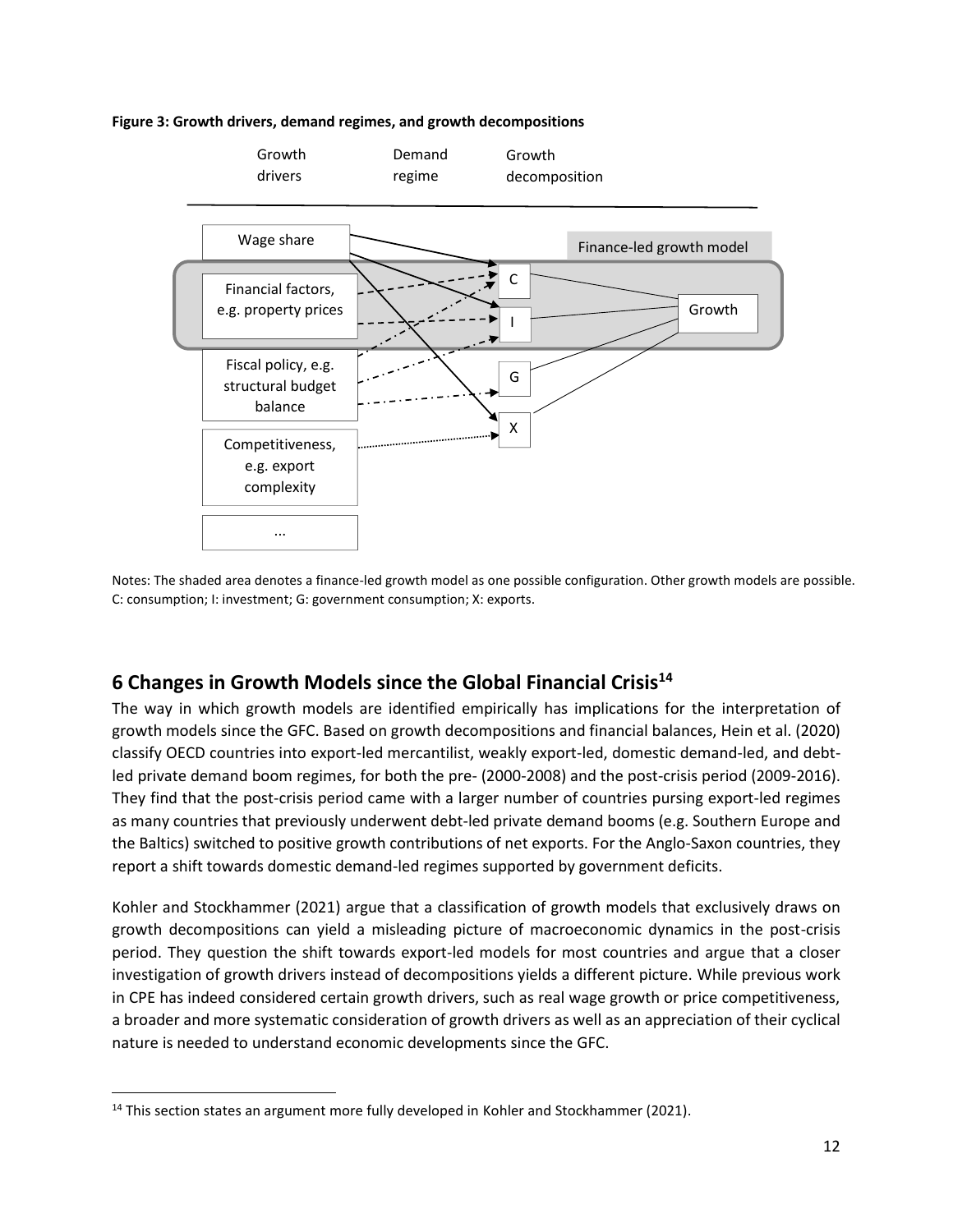First, consider financial factors as a driver of private demand. A sizeable literature in both PKE and CPE has argued that asset price inflation, especially in housing markets, is an important driver of consumption and construction (Crouch, 2009; Hay, 2009; Schwartz, 2008; Stockhammer and Wildauer, 2016). Baccaro and Pontusson (2016) speak of 'consumption-led' growth which they consider as fuelled by credit. However, they implicitly treat household debt as consumer debt and do not offer an explanation as to why household debt has risen. Kohler and Stockhammer (2021) argue that previous country classifications tend to overlook the cyclical nature of this growth model. Drawing on the notion of a 'financial cycle' (Borio, 2014) and a Minskyan perspective (Minsky, 2016; Palley, 2011; Ryoo, 2016), debt-led models are expected to exhibit cyclical dynamics where episodes of finance-led growth are followed by periods of debt-driven stagnation. Against this background, the post-crisis experiences of most countries that were debt-led in the pre-crisis period can be largely understood as a downturn in the financial cycle, in which private deleveraging enforced a contraction in private demand. The resulting collapse in consumption and import demand then led to an improvement in net exports, without a genuine switch to an export-led model as growth decompositions might suggest.

Second, fiscal policy constitutes public demand that has been neglected in analyses of the pre-crisis period (e.g. Baccaro and Pontusson 2016), but became important with the GFC. In a Keynesian perspective, fiscal policy is especially relevant in times of recession due to higher multiplier effects and can have long-run effects on economic growth through hysteresis (Blanchard and Leigh, 2014; Delong and Summers, 2012; Gechert et al., 2019; Gechert and Rannenberg, 2018). In addition, discretionary fiscal spending can be an important autonomous source of demand that drives long-run growth (Allain, 2015; Hein, 2018). Based on this, Kohler and Stockhammer (2021) argue that cross-country differences in economic growth since the GFC can partly be attributed to different fiscal policy reactions(Stockhammer et al 2019). The southern European countries underwent the double whammy of a downturn of the financial cycle combined with (externally imposed) austerity, whereas the English-speaking countries counteracted the contraction in private demand with a stronger public stimulus.

Third, one can distinguish two sources of competitiveness as drivers of foreign demand. Large parts of the CPE literature on the Eurozone crisis focus on nominal wage growth as a determinant of price competitiveness (Hall, 2014; Johnston et al., 2014). However, structuralist PKs as well as some of the earlier VoC literature emphasise the role of non-price competitiveness in the form of knowledge intensity, which is measured as the complexity of exported goods (Gräbner et al., 2020; Sorge and Streeck, 1988; Storm and Naastepad, 2015). In this view, countries specialised on high value-added goods are better equipped to sustain export demand in times of fierce competition from China and emerging markets. Kohler and Stockhammer (2021) present evidence that an improvement in price competitiveness, especially in the countries hit by the Eurozone crisis, did not come with improved growth or export performance. By contrast, the correlation between the export complexity and economic performance has increased in the post-crisis period.

The analysis demonstrates a substantial change in growth drivers between the pre- and the post-crisis period, suggesting that growth models may not be as stable as the extant literature assumes. In particular the prominent dichotomy between export-led and (debt-financed) consumption-led growth has lost some of its usefulness to describe the post-crisis experience. This supports an analysis of growth models based on a broad set of growth drivers, some of which may undergo cyclical changes. The argument leads to a re-conceptualisation of growth processes since the GFC. Weak or negative growth need not signal the end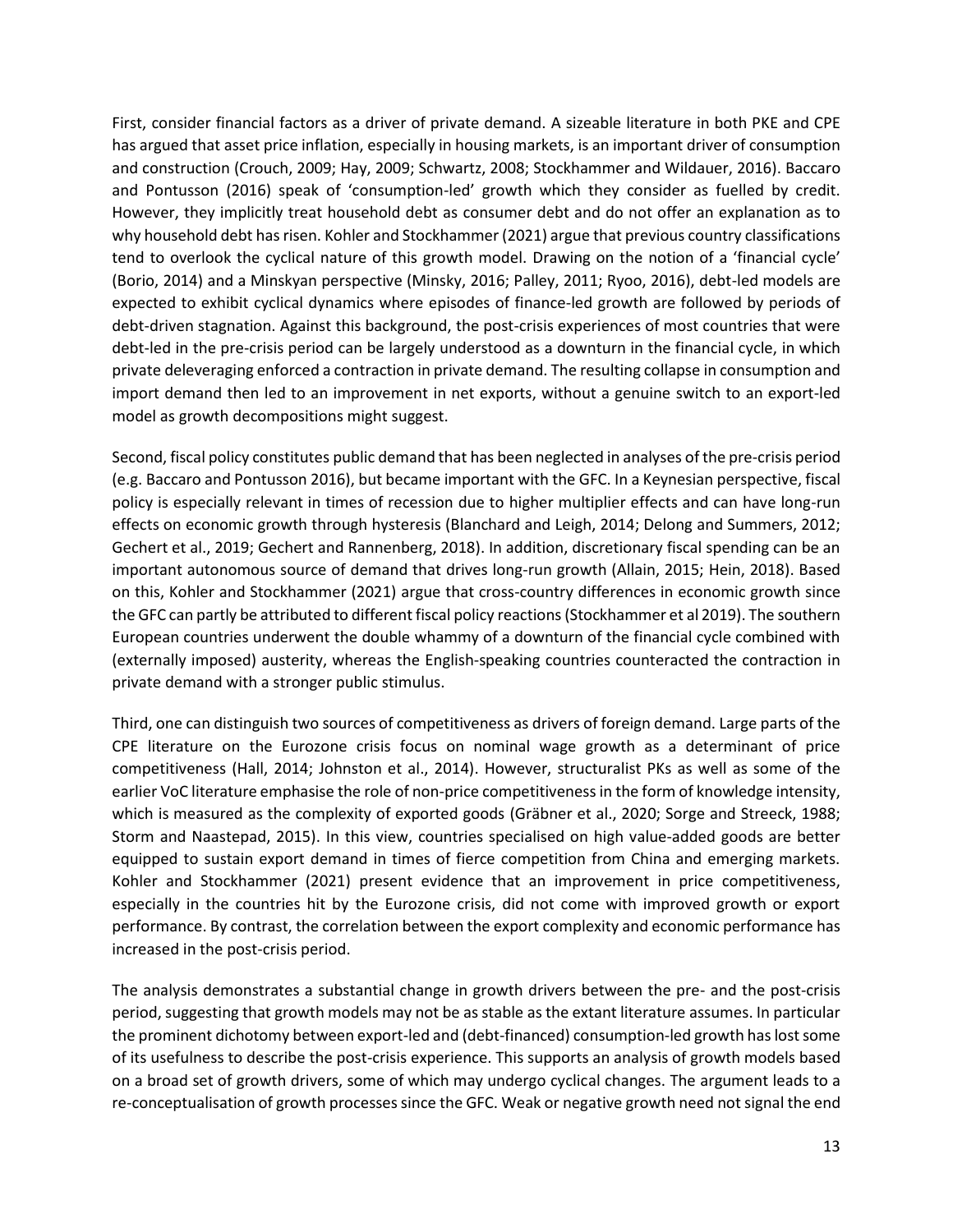of finance-led growth models but may merely reflect the downturn phase of the financial cycle. It also highlights the possibility of state-led growth models.

Methodologically, identifying growth drivers requires the estimation of one or more behavioural equations to determine the coefficients that govern the growth model. This is more challenging than the calculation of growth decompositions as econometric problems of model specification, endogeneity and serial correlation need to be dealt with. However, it provides insights into the causal drivers of growth models that growth decompositions do not deliver. We think that the PK literature on growth and demand regimes offers a rich set of potential growth drivers for the analysis of growth models, representing ample scope for further engagement between PKE and CPE.

Given the simplicity and convenience of growth decompositions, they are likely to be used in future research. Unlike the analysis of growth drivers, growth decompositions are themselves insufficient to identify growth models and need to be combined with additional information. Hein and Mundt (2013) and Hein et al. (2020) provide such a procedure for differentiating export-led and debt-led regimes (through sectoral financial balances). What additional measures are used depends on the nature of the hypothesised growth models. For the post-GFC period, information about the relative growth contributions of exports and imports and the fiscal balances are needed to ensure that growth drivers are not misinterpreted.

### **7 The Importance of Further Engagement between Political Economy and Post Keynesian Economics**

The previous section has focussed on the impact of the Kaleckian stream of PKE on CPE, which has served as the entry point for the dialogue. By way of conclusion, we explore how engaging with political economy raises interesting challenges and opportunities for different streams within PKE. We argue that there is a strategic as well as theoretical interest of PKE to engage with CPE (and political economy more generally).

First, the strategic case. Arguably the GFC has demonstrated fundamental shortcomings of pre-crisis macroeconomics. In a serious academic discipline that would have led to some soul searching and the consideration of a wider set of economic theories. By and large, that has not happened; DSGE modelling has remained the reference point for mainstream macroeconomics. While there is a very selective reading of some PK authors (namely Minsky), overall the discipline of economics (in the USA) has witnessed a revival of the freshwater-saltwater divide of hard New Classical and New Keynesian approaches. That is very different in the political economy subfields, where a more serious engagement with heterodox economics and in particular PKE is taking place. This is not restricted to CPE: Blyth and Matthijs (2017) argue in favour of the (re-)introduction of Kaleckian macroeconomics into IPE. Keynesian and PK arguments have arguably been even more influential in various fields of political economy regarding issues of money creation, financialisation and international financial regimes(e.g. Gabor 2020, Ingham 2004, van der Zwan 2014).

Second, on the theoretical side, despite being located in different disciplines, we have argued that PKE and CPE are in fact cousins in that their joint origin can be traced back to the political economy approach.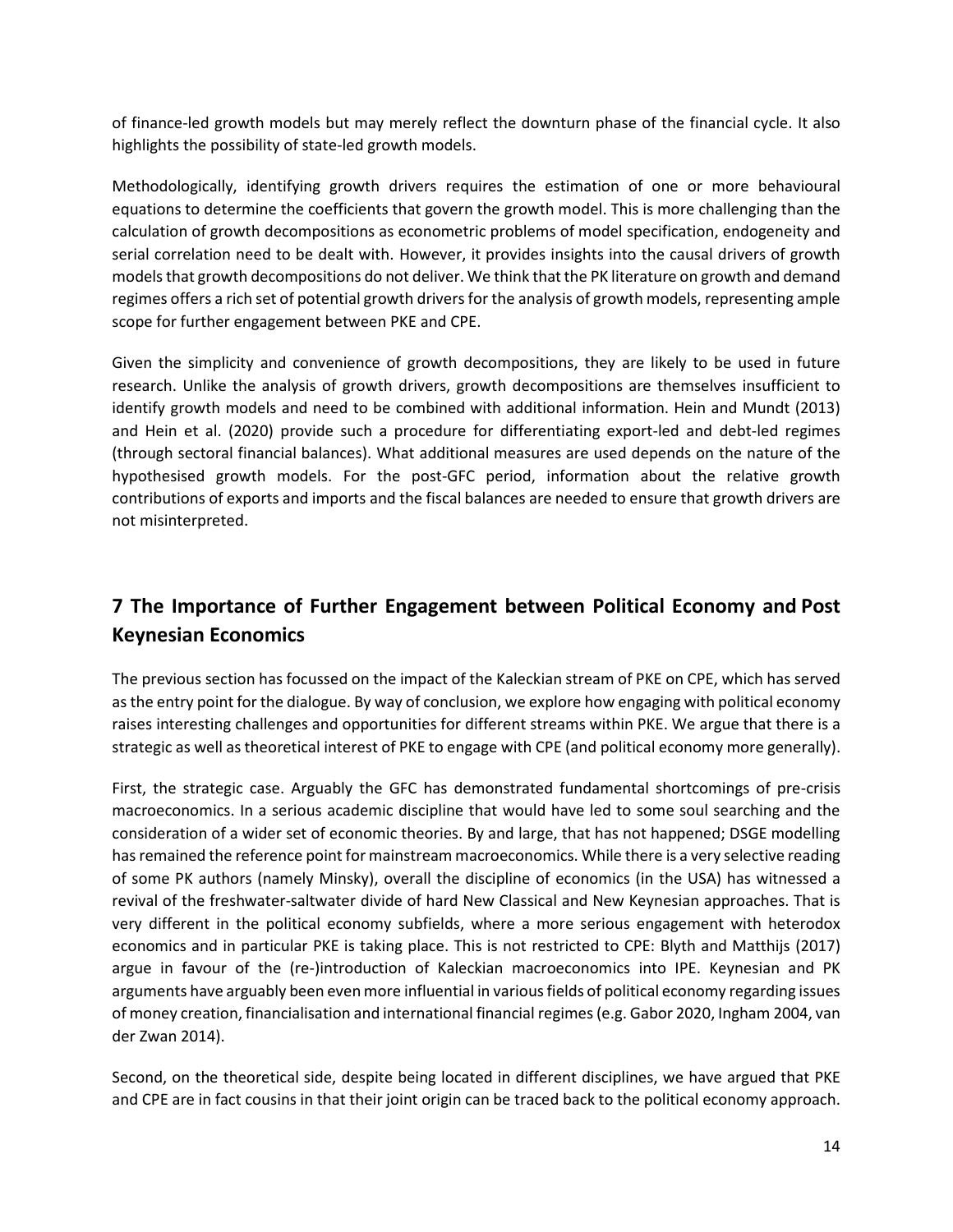However, PKE has narrowed its research questions to fit the agenda of the economics discipline. The strength of CPE lies in its systematic and rich study of institutional differences across countries, and CPE has done that for different areas such as industrial relations, welfare states, financial systems and innovation systems. The main achievement is thus to map out differences across countries and insist on the specificity of actually existing capitalisms.

Engagement with CPE raises questions of the mutual determination of the economic and the political spheres. How do economic developments shape political interests and how do these interests feed into policy making? This brings to the fore an area where its focus on narrowly economic issues leads to shortcomings for PKE's own research agenda. PKE tends to treat fiscal and monetary policies as exogenous. In part this is to highlight the potential for different policy choices. However, that is problematic on theoretical as well as on empirical grounds. Theoretically it leaves a key macroeconomic variable underdetermined. Curiously there are hardly any PK studies that follow up on Kalecki's famous (1943) paper that argues that capitalist may object to full employment policy as it undermines their power vis-a-vis labour. More generally PKE has had very little to say on why Keynesian policies would be adopted (but see Skocpol 1980, Ferguson 1984, Hall 1989). Empirically, countries will have different institutions and economic policy regimes, and this impacts PKE's ability to explain actual economic performance across countries. In PKE discussions of financialisation it is clear that financial relations are regarded as power relations that have distributional impacts, but PKE has so far not systematically developed a theory of financial power.

One field where CPE's analysis of institutions and politics can enrich PKE is in growth theory. As discussed in section 4, PK debates on demand regimes have moved beyond the original Bhaduri-Marglin model's exclusive focus on functional income distribution as a driver of growth. Empirical research has investigated the effects of asset prices and debt (Stockhammer and Wildauer, 2016, Blecker et al 2020, Stockhammer et al 2021) as well as fiscal policy (Qazizada and Stockhammer 2015, Obst et al., 2020) on aggregate demand. There is a certain convergence of current Kaleckian research and that emerging from the Sraffian supermultiplier (SSM) approach. At the theoretical level, SSM puts forward a theory of demand-led growth that highlights the role of autonomous demand components that do not create capacity (i.e. increase the capital stock).<sup>15</sup> Thus far, SSMs have identified autonomous consumption (Freitas and Serrano, 2015; Lavoie, 2016), exports (Nah and Lavoie, 2017), and discretionary government expenditures (Allain, 2015) as demand components that qualify as autonomous, but without linking this concretely to the growth experience of countries. Empirical research on the SSM has mostly focussed on establishing a generic correlation between autonomous demand and GDP or the share of investment in GDP (Girardi and Pariboni, 2016, 2020) rather than studying specific growth episodes. However, Fazzari et al. (2020, p.602) and Dutt (2019, p. 299) note that SSMs 'can be used to understand the logic of the growth process' of specific countries. While the US housing bubble and fiscal austerity in Europe after the GFC are mentioned as determinants of autonomous demand, a detailed analysis of demand formation is missing.

It is in the study of (autonomous) demand-formation in specific countries and periods where the recent PK literature can benefit from the growth models approach. For example, export demand is widely regarded as a key driver of the German growth model, but what specific institutional and political settings

<sup>&</sup>lt;sup>15</sup> While SSM models are wage-led in the short-run in the sense that an increase in the wage share temporarily raises growth, income distribution has no long-run effects on the growth rate. The long-run growth rate of output depends only on the growth rate of autonomous, non-capacity generating aggregate demand.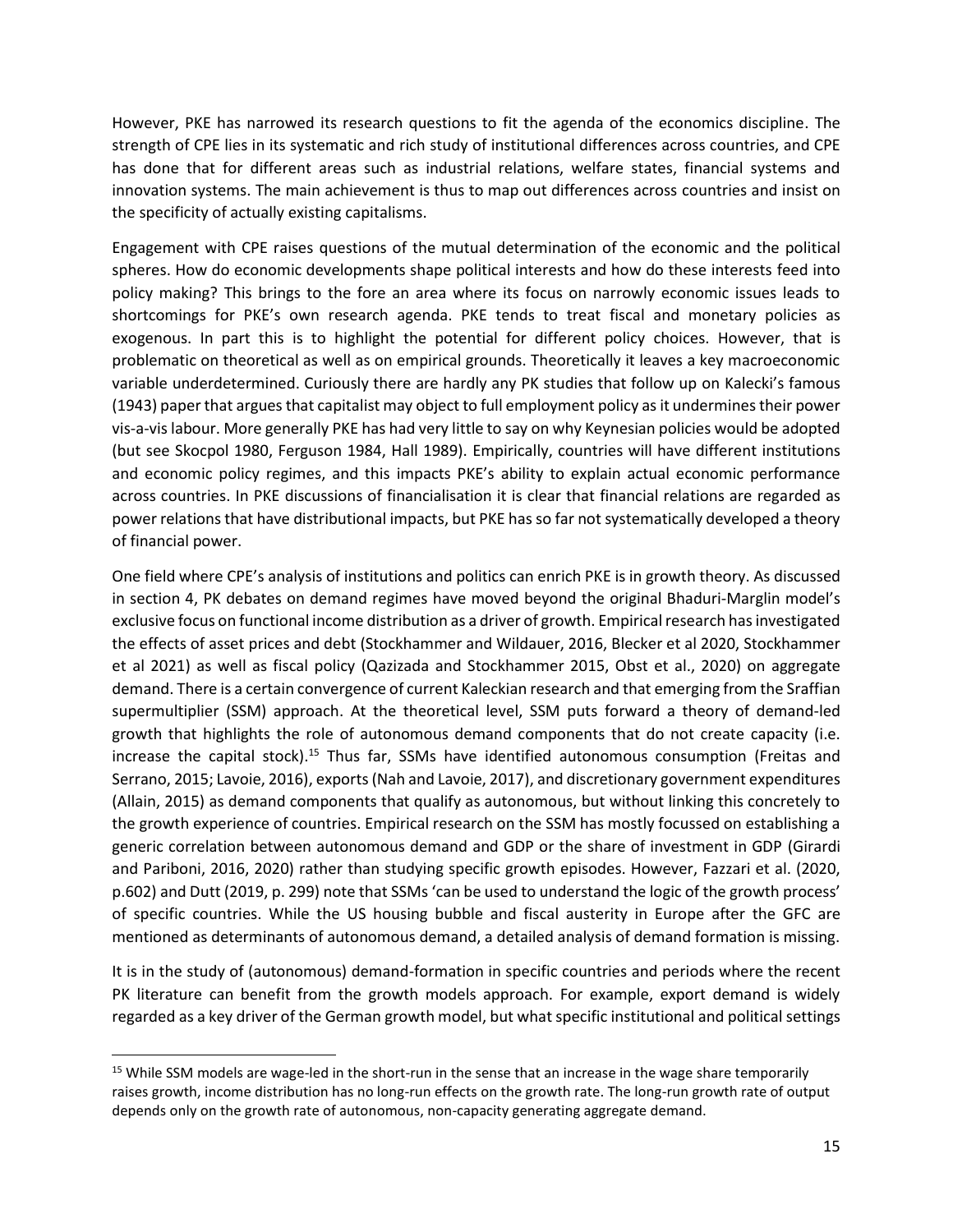underpin it? Baccaro and Benassi (2017) argue that a decentralisation of collective bargaining since the mid-1980s and welfare reforms in the 2000s put downward pressure on nominal wages. This improved price competitiveness at a time where exports became more price sensitive. At the same time, the regressive distributional effects of these policies have depressed consumption demand, making the German model highly dependent on exports.

Baccaro and Pontusson (2019) complement such an institutionalist analysis with a political theory of sectoral interests.<sup>16</sup> They propose the concept of a 'social bloc', which is a hegemonic coalition dominated by economic sectors that exert strong influence over key policy decisions. Different sectors will be sensitive to different macroeconomic variables: the manufacturing export industry to nominal wages and the exchange rate, construction to the real interest rate, and finance to consumer prices. These sensitivities translate into different economic policy preferences. An important feature of the social bloc is its ability to project particular sectoral interests as national interests. In the case of Germany, the social bloc is dominated by the manufacturing export industry. After German reunification, the sector pushed for more flexible industrial relations to reduce wage cost. Thanks to the hegemonic character of the social bloc, neoliberal labour market reforms were eventually enacted by a centre-left government that portrayed the dismantling of collective bargaining and the creation of a workfare regime as policies in the national interest. Baccaro and Pontusson (2019) contrast the German case with Sweden, whose social bloc is broader and also includes public sector unions. As a result, the Swedish social bloc had a greater interest in policies supporting domestic consumption, rendering the Swedish growth model much more balanced than the German one.

In this way, the growth models approach could complement PK growth models by providing an explanation for why certain autonomous demand components that are treated as exogenous in theoretical models dominate empirically, e.g. exports in Germany and public and private consumption in Sweden. It also identifies social and economic tensions that come with growth models that are highly unbalanced in their demand composition, which may have implications for the stability of theoretical models and their parameters.

A weakness of the theory of social blocs proposed by Baccaro and Pontusson (2019) is its exclusive focus on sectoral interests. This seems to fit the case of export-oriented growth models, but is less suited to understand the political support of other growth models. In particular in finance-led growth models the political importance of home ownership cuts across economic sectors. A different strand in CPE flags the social and political impact of housing (Johnston and Kurzer 2020): homeowner ship can shape conservative political identities (Schwartz 2008, Watson 2010) and reduce political demand for welfare state provision (Wiedemann 2021). Homeownership has also been shown to be of strong predictive value for voting for Brexit (Adler and Ansell 2020). Housing and homeownership constitute an interesting intersection between the politics of everyday life as homeownership (or the absence thereof) impacts large parts of the population (and their sensitivity to interest policy or credit regulation), but housing finance is at the same time a prime interest of major financial institutions, from mortgage systems to regulation of securitization. There are massive interests of the financial sector at stake, which have an effective lobbying capacity (Culpepper 2011), but the political support goes beyond those employed in

 $16$  In political economy there are numerous examples where sectoral interests play a major role, e.g. Frieden (2015) where different sectors have different interests with respect to exchange rate policy and regimes or Culpepper (2011), who analyses lobbying of the financial sector.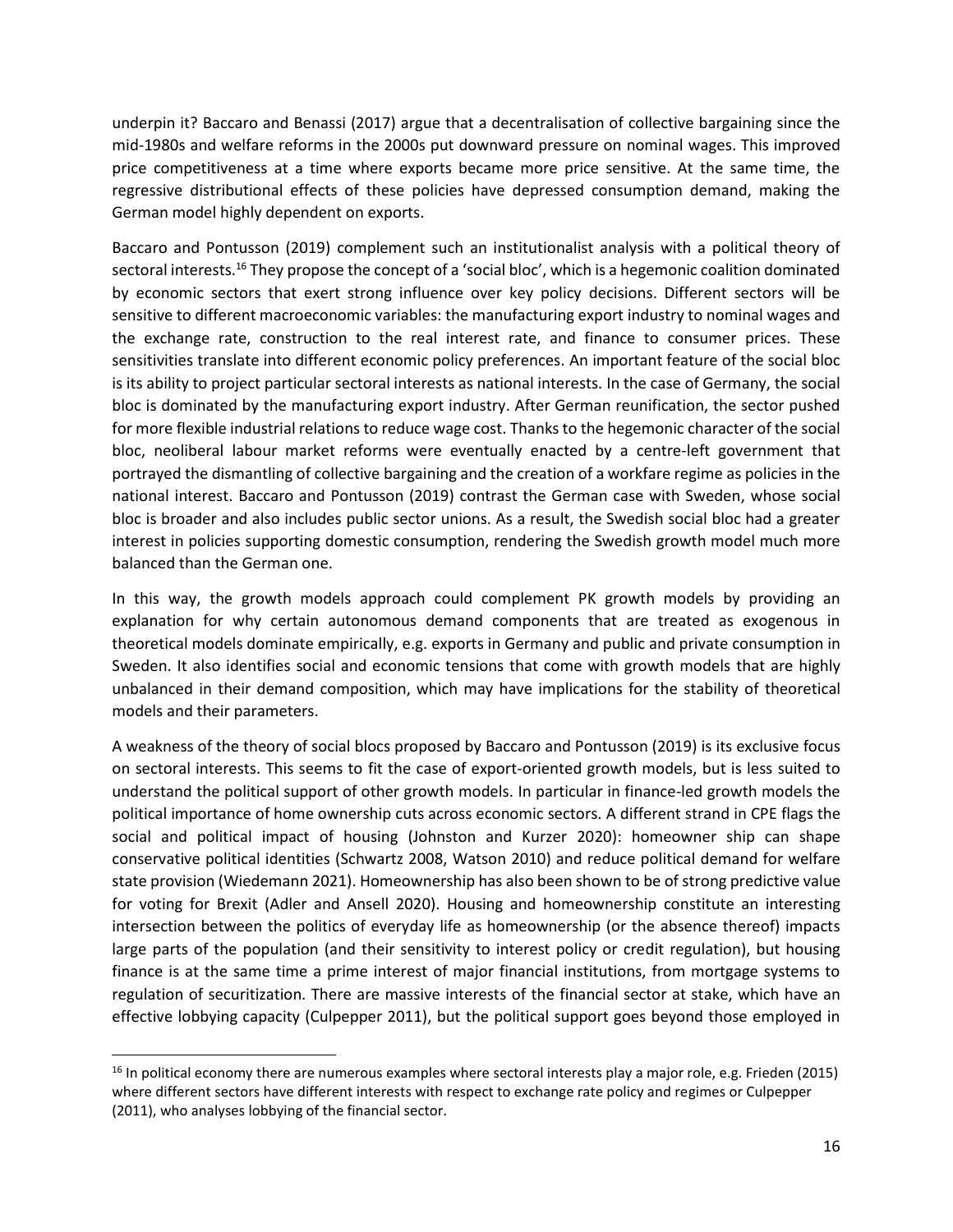the financial sector. This political economy literature on housing is complementary to a small but growing PK literature on the macroeconomic importance of housing (e.g Kim et al., 2019; Ryoo, 2016, Stockhammer and Wolf 2019), which emphasises its centrality for the emergence of endogenous financial cycles in contemporary capitalism.

It is worthwhile recalling that there were earlier attempts to create a more systematic PK analysis where institutions feature prominently. Arestis (1996), and Hodgson (1989) in the 1990s drew heavily on (old) institutionalism (see Whalen 2020 for an overview). Before that the French Regulation Theory and the Social Structures of Accumulation approach both made efforts to fuse a historically specific institutional analysis with PKE (Hein et al 2014, Setterfield 2011); both however focussed on institutional change over time rather than explaining differences across countries. Similarly many Minskyan analyses have a strong institutional dent (Whalen 2001, Papdimitriou and Wray 2006, Palley 2011), emphasising that changes in the institutional structure (e.g. the rise of securitization and shadow banking) influence financial stability. Again these contributions highlight institutional change over time, but do not offer a systematic comparative analysis.

In sum, this article has argued that the recent interest of political economy in PKE is to be welcomed and offers an opportunity for PKE to realise its own research agenda, which is rooted in the political economy approach rather than in the narrow discipline of economics. The past years have already seen a growing engagement between Kaleckian analyses of demand regimes and CPE, which has informed the growth models approach. We have argued that the growth models approach needs to go beyond the exportled/debt-led dichotomy that has proven useful in the pre-GFC period and consider a richer set of growth drivers. This opens the door for a reinterpretation of existing growth models (allowing for finance-led growth as well as finance-led stagnation) and for considering a broader range of potential growth models (such as state-led growth). Further engagement with political economy approach has the potential to be useful for other streams, such as Sraffian supermultiplier models and institutionalist PKs, but it will require PKE to actively engage with a literature outside their usual comfort zone and to address questions of institutions and power more directly than in the past.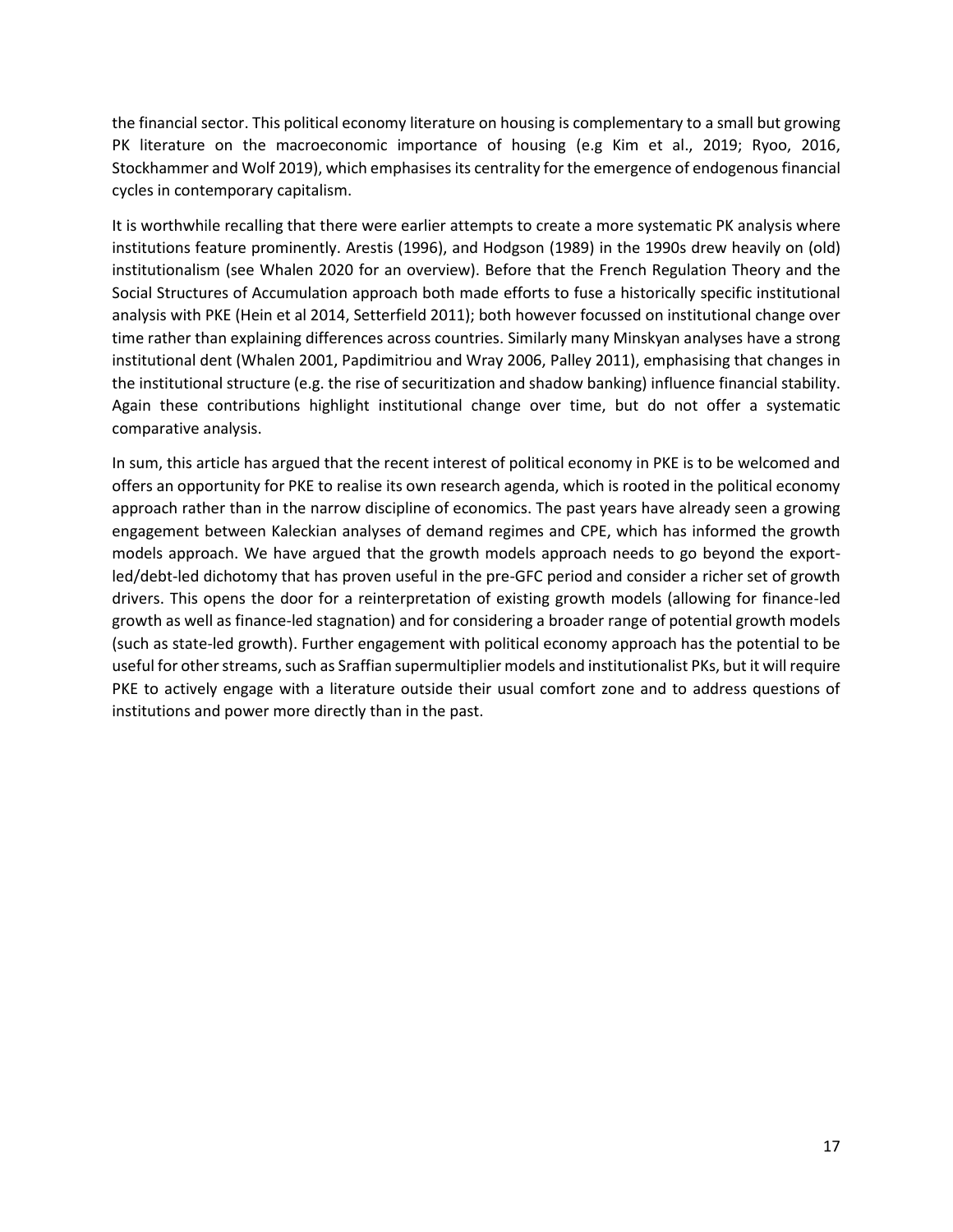#### **References**

Ansell, B, Adler, D, (2019), 'Brexit and the Politics of Housing in Britain', Political Quarterly 90, S2, 105-116

- Allain, O. (2015), 'Tackling the instability of growth: A Kaleckian-Harrodian model with an autonomous expenditure component', *Cambridge Journal of Economics*, **39** (5), 1351–1371. https://doi.org/10.1093/cje/beu039
- Arestis, P, (1996), 'Post-Keynesian economics: towards coherence', *Cambridge Journal of Economics* **20** (1), 111-135
- Auerbach, A, Gorodnichenko, Y, (2012), 'Measuring the Output Responses to Fiscal Policy', *American Economic Journal – Economic Policy,* **4**, 1–27.
- Baccaro, L., and Benassi, C. (2017). 'Throwing out the ballast: Growth models and the liberalization of German industrial relations', *Socio-Economic Review*, **15** (1), 85–115. https://doi.org/10.1093/ser/mww036
- Baccaro, L, and Howells, C, (2011), 'A Common Neoliberal Trajectory: The Transformation of Industrial Relations in Advanced Capitalism', *Politics & Society* **39** (4) 521–563
- Baccaro, L., and Pontusson, J. (2016). 'Rethinking Comparative Political Economy: The Growth Model Perspective', *Politics & Society*, **44** (2), 175–207. https://doi.org/10.1177/0032329216638053
- Baccaro, L., and Pontusson, J. (2019). 'Social blocs and growth models: An analytical framework with Germany and Sweden as illustrative cases', *UNEQUAL DEMOCRACIES Working Paper*, *7*.
- Baccaro, L., Blyth, M. , Pontusson J. (eds.) (2022). Diminishing Returns: The new Politics of Growth and Stagnation. Oxford: Oxford University Press
- Becker, Gary (1971) [1957]. ]. The economics of discrimination. Chicago: University of Chicago Press
- Behringer, J, van Treeck, T, (2019), 'Income distribution and growth models: a sectoral balances approach', *Politics and Society* **47** (3), 303-32
- Bhaduri, A., Marglin, S. (1990), 'Unemployment and the real wage: the economic basis for contesting political ideologies', *Cambridge Journal of Economics*, **14**, 375-93
- Blanchard, O. J., and Leigh, D. (2014). 'Learning about Fiscal Multipliers from Growth Forecast Errors', *IMF Economic Review*, **62** (2), 179–212. https://doi.org/10.1057/imfer.2014.17
- Blecker, R. (2016) 'Wage-led versus profit-led demand regimes: the long and the short of it', *Review of Keynesian Economics*, **4** (4), 373-390.
- Blecker, R, Cauvel, M, Kim, Y, (2020), [Systems estimation of a structural model of distribution and](https://www.postkeynesian.net/working-papers/2012/)  [demand in the US economy.](https://www.postkeynesian.net/working-papers/2012/) PKES Working Paper 2012
- Blyth, M, Matthijs, M, (2017), 'Black Swans, Lame Ducks, and the mystery of IPE's missing macroeconomy', *Review of International Political Eco*nomy, **24** (2), 203-231
- Bohle, D, Greskovits, B, (2009), Varieties of Capitalism and capitalism 'tout court'. [European Journal of](https://www.cambridge.org/core/journals/european-journal-of-sociology-archives-europeennes-de-sociologie)  [Sociology / Archives Européennes de Sociologie](https://www.cambridge.org/core/journals/european-journal-of-sociology-archives-europeennes-de-sociologie) **50** (3), 355-86
- Borio, C. (2014). 'The financial cycle and macroeconomics: What have we learnt?', *Journal of Banking and Finance*, **45**, 182–198. https://doi.org/10.1016/j.jbankfin.2013.07.031
- Clift, B, (2014), *Comparative Political Economy. States, Markets and Global Capitalism*. London: Palgrave **MacMillan**
- Culpepper, Pepper. 2011. *Quiet Politics and Business Power.* Cambridge: Cambridge University Press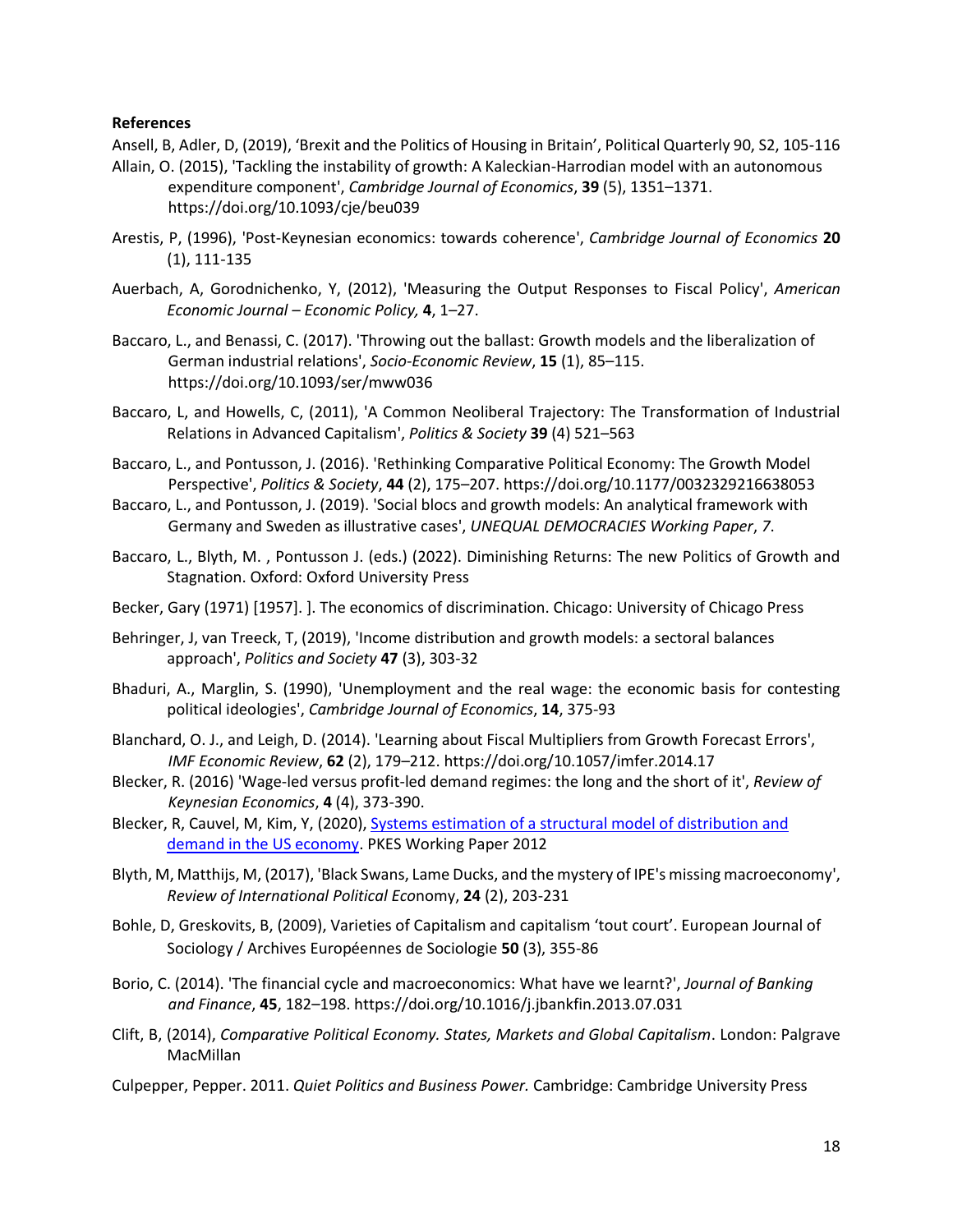- Crouch, C. (2009), 'Privatised Keynesianism: An Unacknowledged Policy Regime', *The British Journal of Politics and International Relations*, **11** (3), 382–399. https://doi.org/10.1111/j.1467- 856X.2009.00377.x
- Delong, J. B., and Summers, L. H. (2012). 'Fiscal Policy in a Depressed Economy', *Brookings Papers on Economic Activity*, *2012*(1), 233–297. https://doi.org/10.1353/eca.2012.0000
- Dobusch, L. Kapeller, J., (2012), 'A guide to paradigmatic self-marginalization Lessons for post-Keynesian economists', *Review of Political Economy*, **24** (3), 469-87
- Dutt, A. K. (2019). 'Some observations on models of growth and distribution with autonomous demand growth', *Metroeconomica*, **70** (2), 288–301. https://doi.org/10.1111/meca.12234
- Fazzari, S. M., Ferri, P., and Variato, A. M. (2020). 'Demand-led growth and accommodating supply', *Cambridge Journal of Economics*, **44** (3), 583–605. https://doi.org/10.1093/cje/bez055
- Ferguson, T, 1984. From normalcy to New Deal: Industrial structure, party competition, and American public policy in the Great Depression. *International Organization* 38, 1: 41-94
- Freitas, F., and Serrano, F. (2015). 'Growth Rate and Level Effects, the Stability of the Adjustment of Capacity to Demand and the Sraffian Supermultiplier', *Review of Political Economy*, **27** (3), 258– 281. https://doi.org/10.1080/09538259.2015.1067360
- Frieden J. 2015. Currency Politics: The Political Economy of Exchange Rate Policy. Princeton, NJ: Princeton Univ. Press
- Gabor, D, 2020. 'Critical macro-finance: A theoretical lens', Finance and Society 6(1): 45-55
- Gechert, S., Horn, G., and Paetz, C. (2019). 'Long‐term Effects of Fiscal Stimulus and Austerity in Europe', *Oxford Bulletin of Economics and Statistics*, **81** (3), 647–666. https://doi.org/10.1111/obes.12287
- Gechert, S., and Rannenberg, A. (2018), 'Which fiscal multipliers are regime-dependent? A metaregression analysis', *Journal of Economic Surveys*, **32** (4), 1160–1182. https://doi.org/10.1111/joes.12241
- Girardi, D., and Pariboni, R. (2016), 'Long-run Effective Demand in the US Economy: An Empirical Test of the Sraffian Supermultiplier Model', *Review of Political Economy*, **28** (4), 523–544. https://doi.org/10.1080/09538259.2016.1209893
- Girardi, D., and Pariboni, R. (2020), 'Autonomous demand and the investment share', *Review of Keynesian Economics*, **8** (3), 428–453. https://doi.org/10.4337/roke.2020.03.07
- Gräbner, C., Heimberger, P., Kapeller, J., and Schütz, B. (2020). 'Is the Eurozone disintegrating? Macroeconomic divergence, structural polarisation, trade and fragility', *Cambridge Journal of Economics*, **44** (3), 647–669. https://doi.org/10.1093/cje/bez059
- Hall, P, 1989. *The political power of economic ideas. Keynesianism across nations*. Princeton: Princeton University Press
- Hall, P. A. (2014), 'Varieties of Capitalism and the Euro Crisis', *West European Politics*, **37** (6), 1223–1243. https://doi.org/10.1080/01402382.2014.929352
- Hall, P.A., Soskice, D. (2001), Varieties of Capitalism: the Institutional Foundations of Comparative Advantage, Oxford: Oxford University Press.
- Hay, C. (2009). Good Inflation, Bad Inflation: The Housing Boom, Economic Growth and the Disaggregation of Inflationary Preferences in the UK and Ireland. *The British Journal of Politics and International Relations*, **11** (3), 461–478. https://doi.org/10.1111/j.1467-856X.2009.00380.x
- Hay, C., and Wincott, D. (2012). *The Political Economy of European Welfare Capitalism*. Bloomsbury Publishing.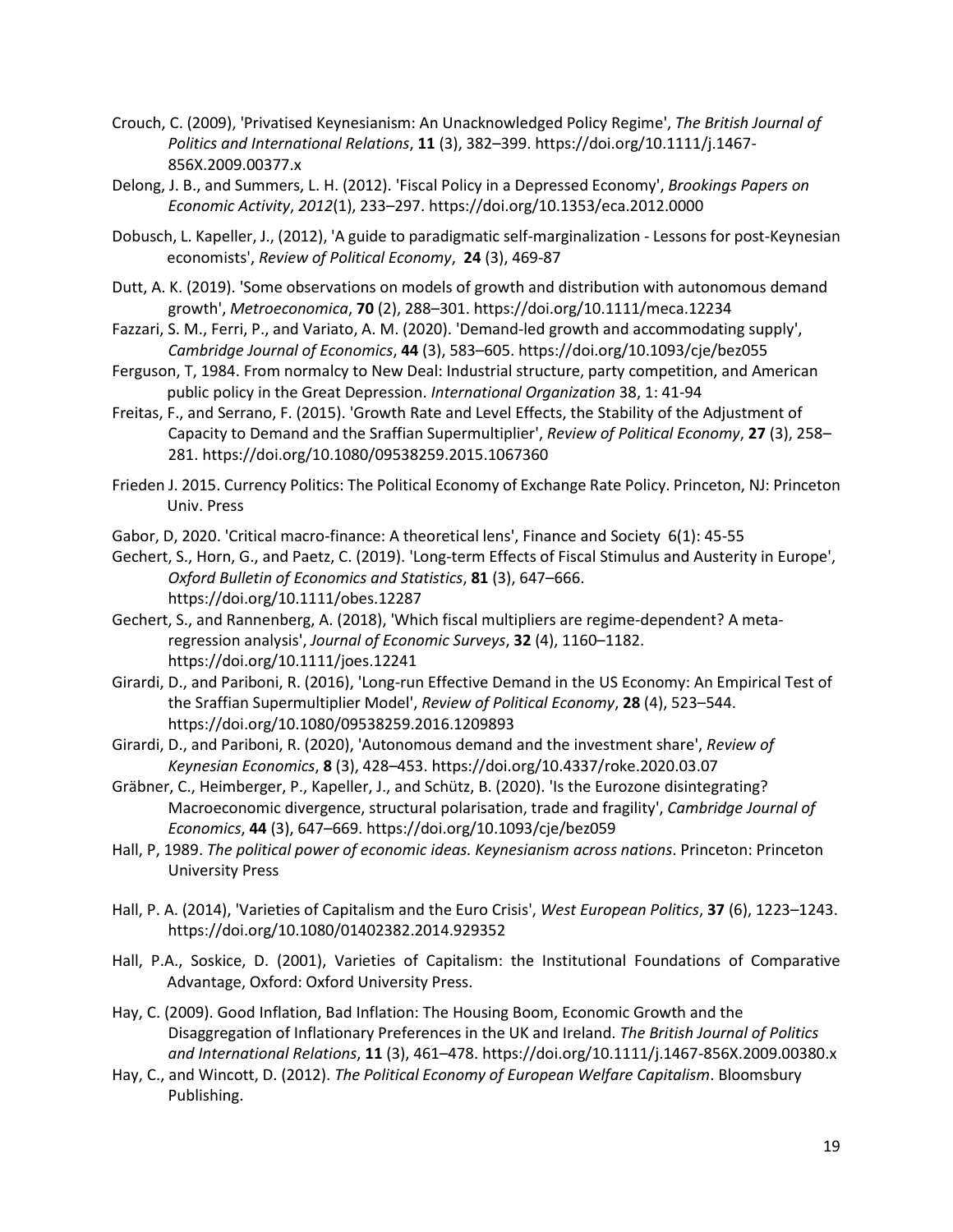- Hein, E. (2018). Autonomous government expenditure growth, deficits, debt, and distribution in a neo-Kaleckian growth model. *Journal of Post Keynesian Economics*, **41** (2), 316–338. https://doi.org/10.1080/01603477.2017.1422389
- Hein, E, Dodig, N, Budyldina, N, (2014), ['Financial, economic and social systems: French Regulation School](https://ideas.repec.org/p/zbw/ipewps/342014.html)', [Social Structures of Accumulation and Post-Keynesian approaches compared,](https://ideas.repec.org/p/zbw/ipewps/342014.html)" [IPE Working](https://ideas.repec.org/s/zbw/ipewps.html)  [Papers](https://ideas.repec.org/s/zbw/ipewps.html) 34/2014,
- Hein, E., Meloni, W. P., and Tridico, P. (2020), Welfare models and demand-led growth regimes before and after the financial and economic crisis. *Review of International Political Economy*, 1–36. https://doi.org/10.1080/09692290.2020.1744178
- Hein, E, Mundt, M, 2013. Financialization, the Financial and Economic Crisis, and the Requirements and Potentials for Wage-led Recovery. In: Lavoie, M, Stockhammer, E, (eds): *Wage-led growth. An Equitable Strategy for Economic Recovery*, London: Palgrave Macmillan, pp. 153-186
- Hodgson, G (1989), Post-Keynesianism and institutionalism: the missing link. In: Pheby J (ed) *New directions in post-Keynesian economics*. Edward Elgar, Aldershot, pp 94–123
- Hope, D, Soskice, D, 2016, Growth models, Varieties of Capitalism, and macroeconomics. *Politics and Society* 44(2) 209–226
- Ingham, Geoffrey, 2004. *The nature of money*. Cambridge: Polity Press
- Jaffe, W, (1983 [1956]) Léon Walras and his conception of economics. Reprinted in: D. Walker (ed): William Jaffe's Essays on Walras. Cambridge: Cambridge University Press, pp. 121-130
- Johnston, A, Kurzer, P, (2020), 'Bricks in the wall: the politics of housing in Europe', *West European Politics*, **43** (2), 275-296
- Johnston, A., Hancké, B., and Pant, S. (2014), Comparative Institutional Advantage in the European Sovereign Debt Crisis. *Comparative Political Studies*, **47** (13), 1771–1800. https://doi.org/10.1177/0010414013516917
- Kalecki, Michal, 1943. Political aspects of full employment. *Political Quarterly* XIV, 4: 322-31.
- Keynes, John, 1973. The General Theory of Employment, Interest and Money. The Collected Writings of John Maynard Keynes, Volume VII. Cambridge: Macmillan
- King, J, (2002), *A History of Post Keynesian Economics since 1936*. Cheltenham: Edward Elgar
- Kim, Y. K., Lima, G. T., and Setterfield, M. (2019), Political aspects of household finance: Debt, wage bargaining, and macroeconomic (in)stability. *Journal of Post Keynesian Economics*, **42** (1), 16–38. https://doi.org/10.1080/01603477.2018.1524263
- Kohler, K., and Stockhammer, E. (2021). Growing differently? Financial cycles, austerity, and competitiveness in growth models since the Global Financial Crisis. *Review of International Political Economy*, *forthcoming*. https://doi.org/10.1080/09692290.2021.1899035
- Kregel, Jan, (1973), *The Reconstruction of Political Economy: An introduction to post-Keynesian economics*. London: Palgrave MacMillan
- Lavoie, M. (2016). Convergence Towards the Normal Rate of Capacity Utilization in Neo-Kaleckian Models: The Role of Non-Capacity Creating Autonomous Expenditures: The Role of Non-Capacity Creating Autonomous Expenditures. *Metroeconomica*, **67** (1), 172–201. https://doi.org/10.1111/meca.12109
- Lavoie, M, Stockhammer, E, (2013a), Wage-led growth. An Equitable Strategy for Economic Recovery, London: Palgrave Macmillan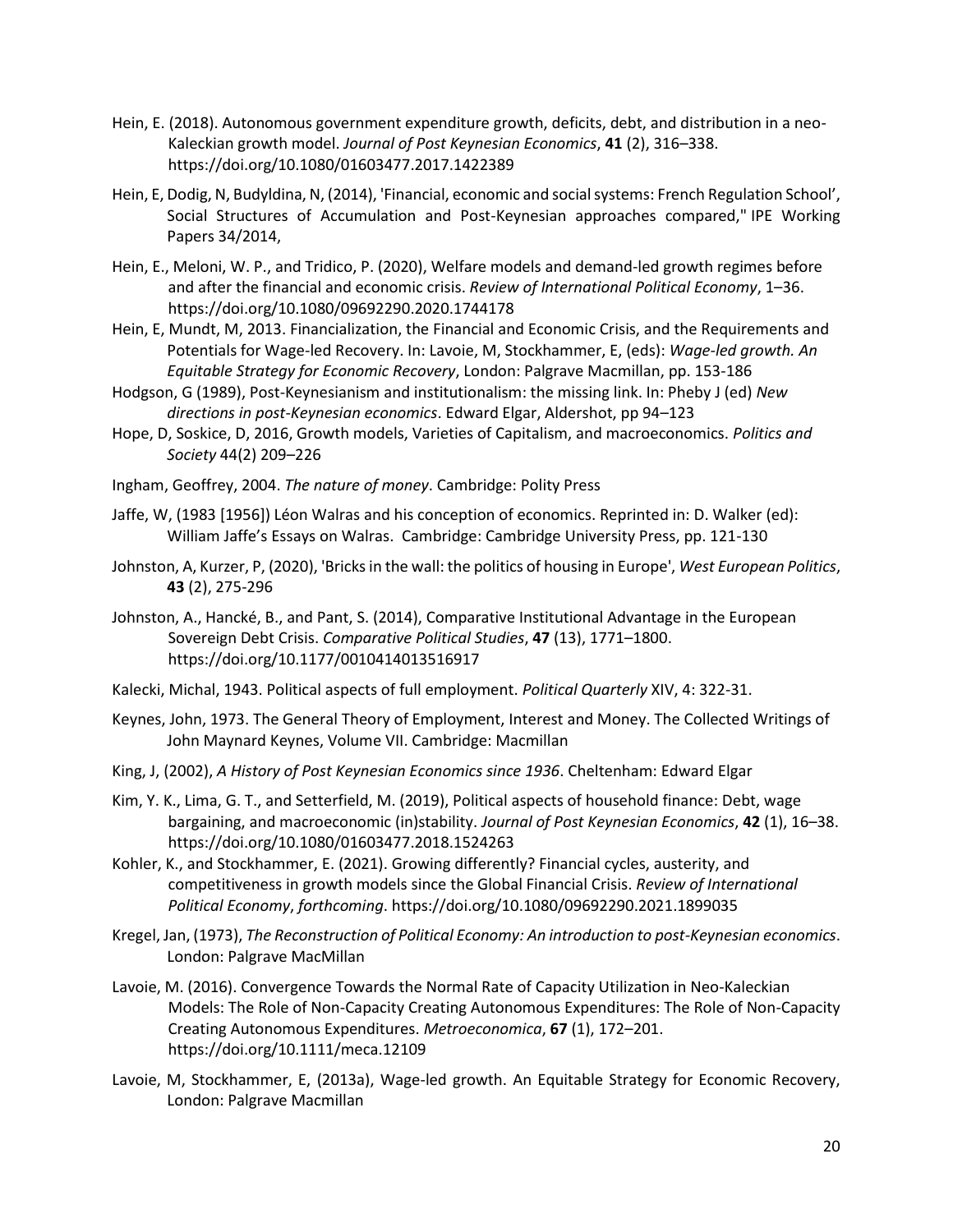- Lavoie, M, Stockhammer, E, (2013b), Wage-led growth: concept, theories and policies. In: Lavoie, M, Stockhammer, E, eds): Wage-led growth. An Equitable Strategy for Economic Recovery, London: Palgrave Macmillan, pp. 13-39
- Minsky, H. P. (2016), The Financial Instability Hypothesis: A Restatement. In H. P. Minsky, *Can "It" Happen Again? Essays on Instability and Finance*. Routledge.
- Nah, W. J., and Lavoie, M. (2017), Long-run convergence in a neo-Kaleckian open-economy model with autonomous export growth. *Journal of Post Keynesian Economics*, **40** (2), 223–238. https://doi.org/10.1080/01603477.2016.1262745
- Obst, T., Onaran, Ö., and Nikolaidi, M. (2020). 'The effects of income distribution and fiscal policy on aggregate demand, investment and the budget balance: The case of Europe', *Cambridge Journal of Economics*, **44** (6), 1221–1243. https://doi.org/10.1093/cje/bez045
- Onaran, Ö., Galanis, G. (2014), Income Distribution and Growth: A Global Model. *Environment and Planning*, **46** (10), 2489-2513.
- Palley, T. I. (2011). A theory of Minsky super-cycles and financial crises. *Contributions to Political Economy*, **30** (1), 31–46.
- Papadimitriou DP, Wray LR (2006) The economic contributions of Hyman Minsky: varieties of capitalism and institutional reform. Review of Political Economy 10, 2: 199-225
- Qazizada, W, Stockhammer, E, (2015), [Government spending multipliers in contraction and expansion,](http://ideas.repec.org/p/pke/wpaper/pkwp1404.html) *International Review of Applied Economics* **29** (2), 238-258
- Ryoo, S. (2016), Household debt and housing bubbles: A Minskian approach to boom-bust cycles. *Journal of Evolutionary Economics*, **26** (5), 971–1006. https://doi.org/10.1007/s00191-016-0473- 5
- Schwartz, H. M. (2008), Housing, Global Finance, and American Hegemony: Building Conservative Politics One Brick at a Time. *Comparative European Politics*, **6** (3), 262–284. https://doi.org/10.1057/cep.2008.11
- Schwartz, H, Tranoy, B, (2019), Thinking about thinking about Comparative Political Economy: From macro to micro and back. *Politics and Society* **47** (1) 23–54
- Setterfield, Mark, (2011), Anticipations of the Crisis: On the Similarities between post-Keynesian Economics and Regulation Theory. Revue de la Regulation 10 <https://journals.openedition.org/regulation/9366?&id=9366>
- Skocpol Theda, (1980), 'Political response to capitalist crises: neo-Marxist theories of the state and the case of the New Deal', *Politics and Society* **10** (2), 155-201
- Sorge, A., and Streeck, W. (1988), Industrial Relations and Technical Change: The Case for an Extended Perspective. In W. Streeck and R. Hyman (Eds.), *New Technology and Industrial Relations.* (pp. 19–44). Blackwell.
- Stockhammer, E., and Wildauer, R. (2016). 'Debt-driven growth? Wealth, distribution and demand in OECD countries', *Cambridge Journal of Economics*, **40** (6), 1609–1634. https://doi.org/10.1093/cje/bev070
- Stockhammer, E, (2022). 'Post-Keynesian macroeconomic foundations for Comparative Political Economy', *Politics and Society* 50, 1: 156-87 https://journals.sagepub.com/doi/full/10.1177/00323292211006562
- Stockhammer, E., Qazizada, W., Gechert, S. (2019), Demand effects of fiscal policy since 2008, *Review of Keynesian Economics* **7** (1), 57-74